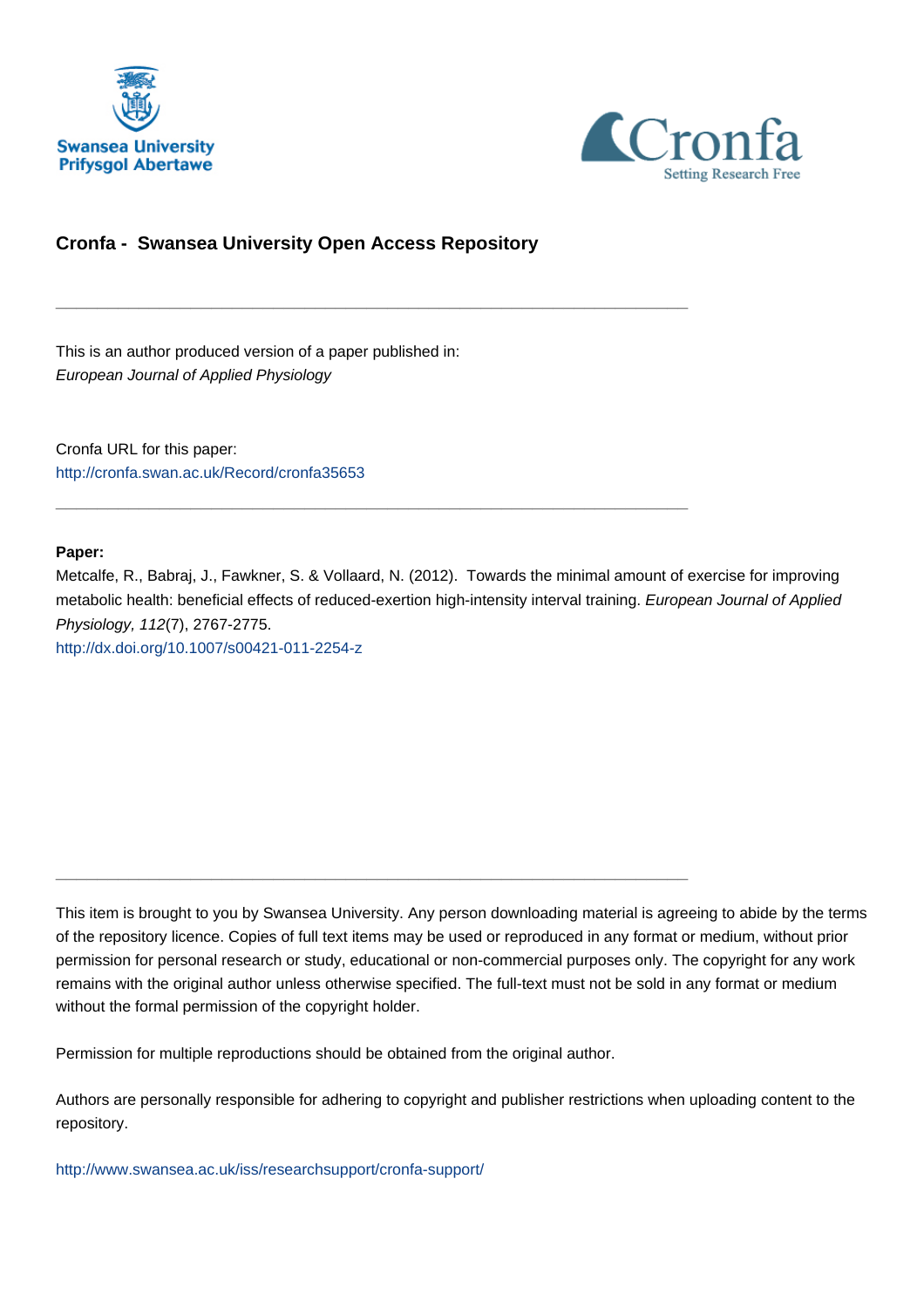# **Towards the minimal amount of exercise for improving metabolic health: beneficial effects of reduced-exertion high-intensity interval training**

Richard S Metcalfe<sup>1</sup>, John A Babraj<sup>2</sup>, Samantha G Fawkner<sup>1,3</sup>, Niels BJ Vollaard<sup>1,4</sup>

School of Life Sciences, Heriot-Watt University, Edinburgh, UK School of Social and Health Sciences, University of Abertay, Dundee, UK School of Education, University of Edinburgh, UK Department for Health, University of Bath, UK

Accepted for publication in *European Journal of Applied Physiology* published by Springer. Publisher policy allows this work to be made available in this repository; The final publication is available at Springer via http://dx.doi.org/10.1007/s00421-011-2254-z

#### **Corresponding author**:

Dr Niels Vollaard Department for Health University of Bath Bath, BA2 7AY, UK N.Vollaard@bath.ac.uk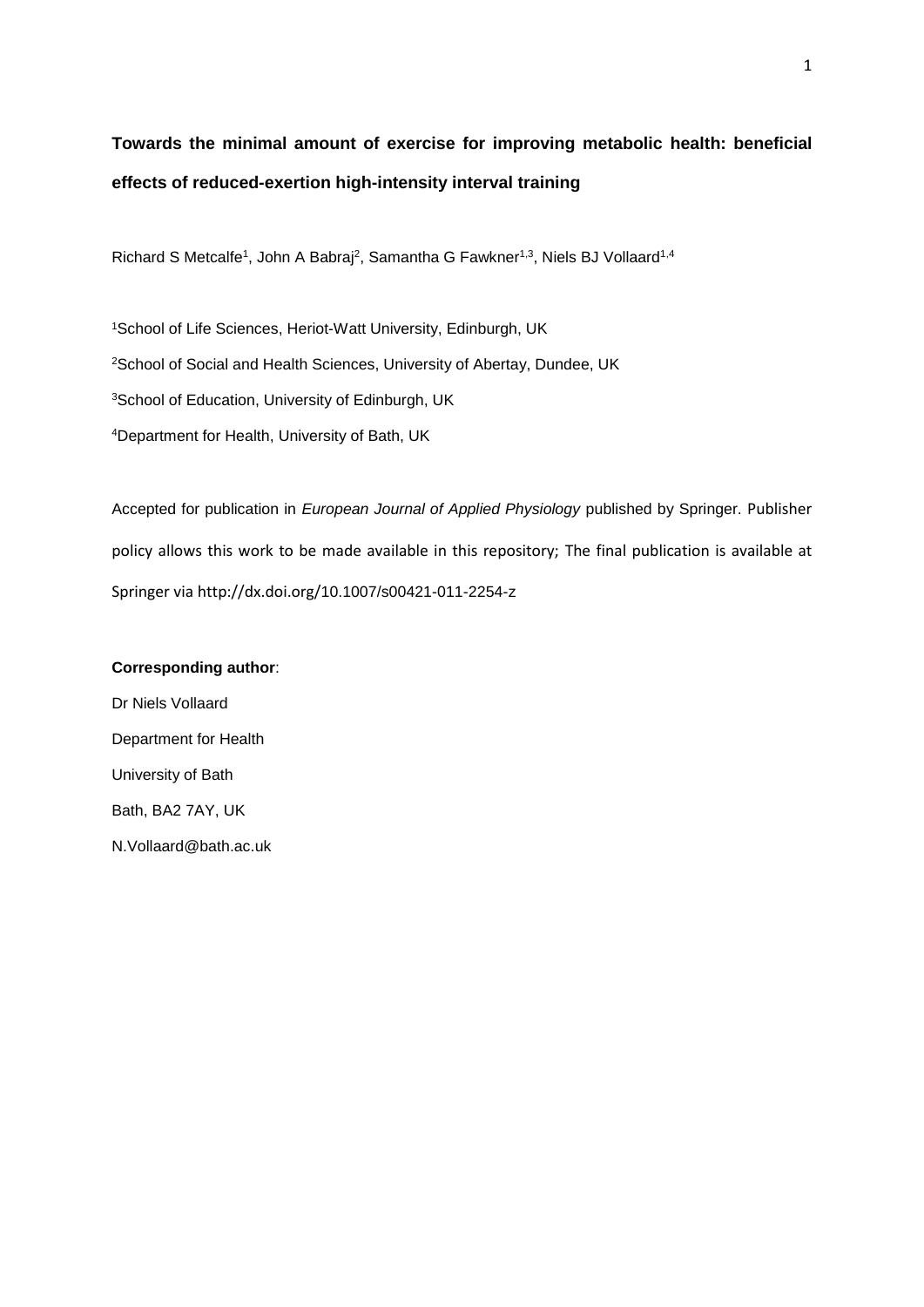## **Abstract**

High-intensity interval training (HIT) has been proposed as a time-efficient alternative to traditional cardiorespiratory exercise training, but is very fatiguing. In this study we investigated the effects of a reduced-exertion HIT (REHIT) exercise intervention on insulin sensitivity and aerobic capacity. Twenty-nine healthy but sedentary young men and women were randomly assigned to the REHIT intervention (men: n=7, women n=8) or a control group (men n=6; women n=8). Subjects assigned to the control groups maintained their normal sedentary lifestyle, whilst subjects in the training groups completed 3 exercise sessions per week for 6 weeks. The 10-min exercise sessions consisted of low intensity cycling (60 Watts) and one (1<sup>st</sup> session) or two (all other sessions) brief 'all-out' sprints (10 s in week 1, 15 s in weeks 2-3 and 20 s in the final 3 weeks). Aerobic capacity ( $\overline{V}O_2$ peak) and the glucose and insulin response to a 75-g glucose load (OGTT) were determined before and 3 days after the exercise program. Despite relatively low ratings of perceived exertion (RPE: 13±1), insulin sensitivity significantly increased by 28% in the male training group following the REHIT intervention  $(P<0.05)$ . VO<sub>2</sub>peak increased in the male training  $(+15%)$  and female training  $(+12%)$  groups (P<0.01). In conclusion we show that a novel, feasible exercise intervention can improve metabolic health and aerobic capacity. REHIT may offer a genuinely time-efficient alternative to HIT and conventional cardiorespiratory exercise training for improving risk factors of T2D.

**Key words**: insulin sensitivity; glycaemic control; aerobic capacity; HIT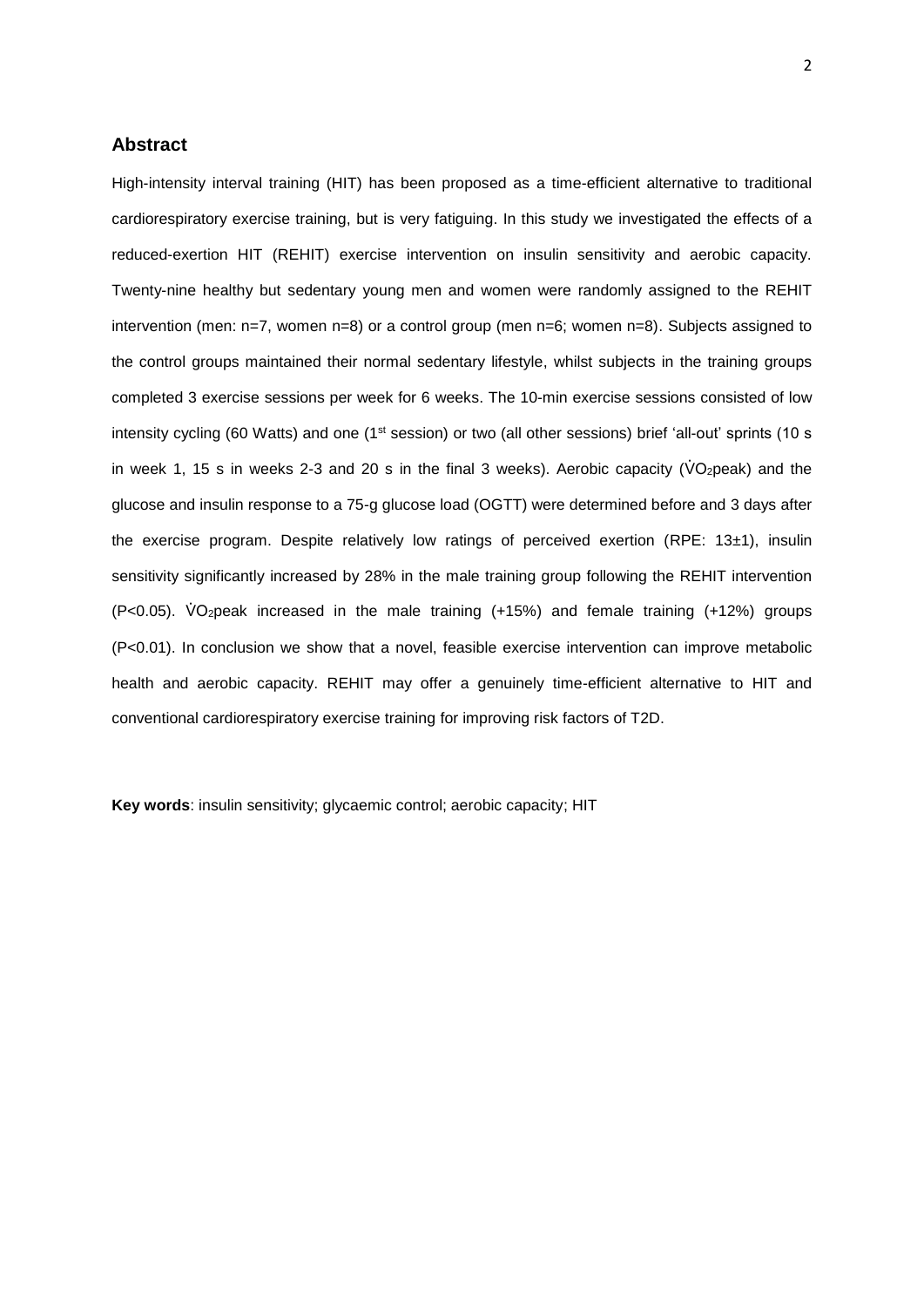## **Introduction**

The prevalence of type 2 diabetes (T2D) is increasing rapidly in the UK (Gonzalez et al. 2009) and throughout the world (Danaei et al. 2011). T2D is associated with substantial human costs in terms of reduced quality of life and life expectancy, and management of the symptoms and secondary complications of T2D accounts for a considerable proportion of total public health care expenditure (American Diabetes Association 2008). As such, finding effective and inexpensive strategies to prevent and treat T2D should be a key objective and is indeed essential if affordable health care systems are to remain a viable proposition.

The primary defect underlying the development of T2D is skeletal muscle insulin resistance (DeFronzo and Tripathy 2009). The metabolic causes of insulin resistance are numerous and complex but there is accumulating evidence that physical inactivity may be the major initiating factor (Thyfault and Krogh-Madsen 2011), whereas regular exercise is associated with improved muscle insulin sensitivity and thus represents an effective strategy to prevent T2D (Hawley and Gibala 2009). In fact, it is now recognised that exercise, rather than just being a useful strategy for improving health, is actually *essential* for good metabolic and cardiovascular function, of which insulin action is a key component (Thyfault and Krogh-Madsen 2011; Booth et al. 2002). With this in mind, the finding that  $\sim$ 6 out of 10 men and  $\sim$ 7 out of 10 women in the UK are currently not achieving the (low) minimum recommended levels of physical activity is a major concern (Allender et al. 2008). Recommendations for levels of physical activity place heavy emphasis on performing moderate and/or vigorous-intensity cardiorespiratory exercise training (Garber et al. 2011), which is associated with a substantial timecommitment. 'Lack of time' is often cited as a barrier to being physically active (Korkiakangas et al. 2009; Reichert et al. 2007), suggesting that these guidelines may not be the ideal approach to increase physical activity levels to improve public health.

Several recent studies have suggested that high-intensity interval training (HIT), a training model involving a series of 30-second 'all-out' cycling sprints (i.e. Wingate sprints) with 4 minutes of rest/recovery between each bout, may provide a time-efficient strategy for inducing adaptations that are similar to traditional cardiorespiratory training (Gibala et al. 2006; Burgomaster et al. 2005; Burgomaster et al. 2008; Rakobowchuk et al. 2008; Burgomaster et al. 2007; Trilk et al. 2010).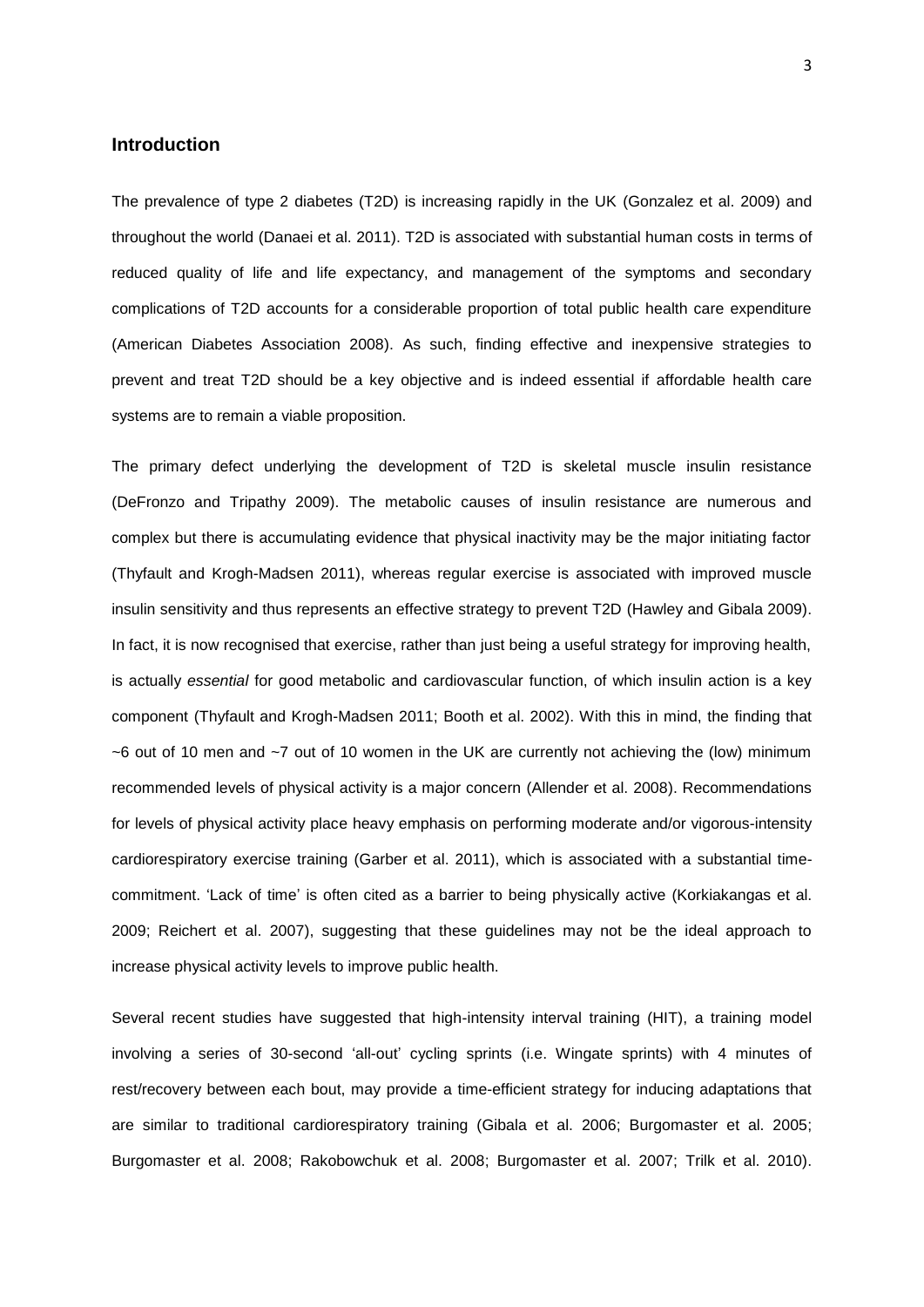Furthermore, we have recently demonstrated the beneficial effects of HIT on insulin sensitivity (Babraj et al. 2009), a finding that has since been confirmed by others (Little et al. 2011; Richards et al. 2010; Whyte et al. 2010). However, whilst these observations are interesting from a human physiological perspective, their translation into physical activity recommendations for the general population is uncertain for two reasons. Firstly, the relatively high exertion associated with 'classic' HIT sessions requires strong motivation and may be perceived as too strenuous for many sedentary individuals (Hawley and Gibala 2009). Secondly, although a typical HIT session requires only 2-3 minutes of actual sprint exercise, when considered as a feasible exercise session including a warm-up, recovery intervals and cool-down, the total time commitment is more than 20 minutes, reducing the timeefficiency (Garber et al. 2011). Thus, there is scope for further research to determine whether the current HIT protocol can be modified to reduce levels of exertion and time-commitment while maintaining the associated health benefits.

We (Babraj et al. 2009) and others (Whyte et al. 2010) have suggested that high levels of glycogen depletion observed during repeated 30-second Wingate sprints may play an important role in mediating improvements in insulin sensitivity following HIT. This hypothesis is based on evidence that muscle glycogen availability is inversely related to muscle cell membrane GLUT4 content during insulin stimulation (Derave et al. 2000), glycogen synthase activity (Jensen et al. 2006), the expression of GLUT4 mRNA (Steinberg et al. 2006), and hence insulin sensitivity (Derave et al. 2000; Jensen et al. 2006; Kawanaka et al. 2000; Laurent et al. 2000; Litherland et al. 2007; Richter et al. 2001). The upregulation of key metabolic genes initiated by the release of glycogen-bound proteins may, at least in part, explain how glycogen depletion affects insulin-dependent muscle glucose uptake (Steinberg et al. 2006; Graham et al. 2010). Regardless of the potential mechanisms however, if muscle glycogen regulates insulin sensitivity then exercise protocols aiming to reduce glycogen levels should be effective.

It has consistently been shown that a single 30-second Wingate sprint can reduce muscle glycogen stores in the *vastus lateralis* by 20-30% (Esbjornsson-Liljedahl et al. 1999; Parolin et al. 1999; Esbjornsson-Liljedahl et al. 2002; Gibala et al. 2009). What is intriguing, however, is that glycogenolysis is only activated during the first 15 seconds of the sprint and is then strongly attenuated during the final 15 seconds (Parolin et al. 1999). Moreover, activation of glycogenolysis is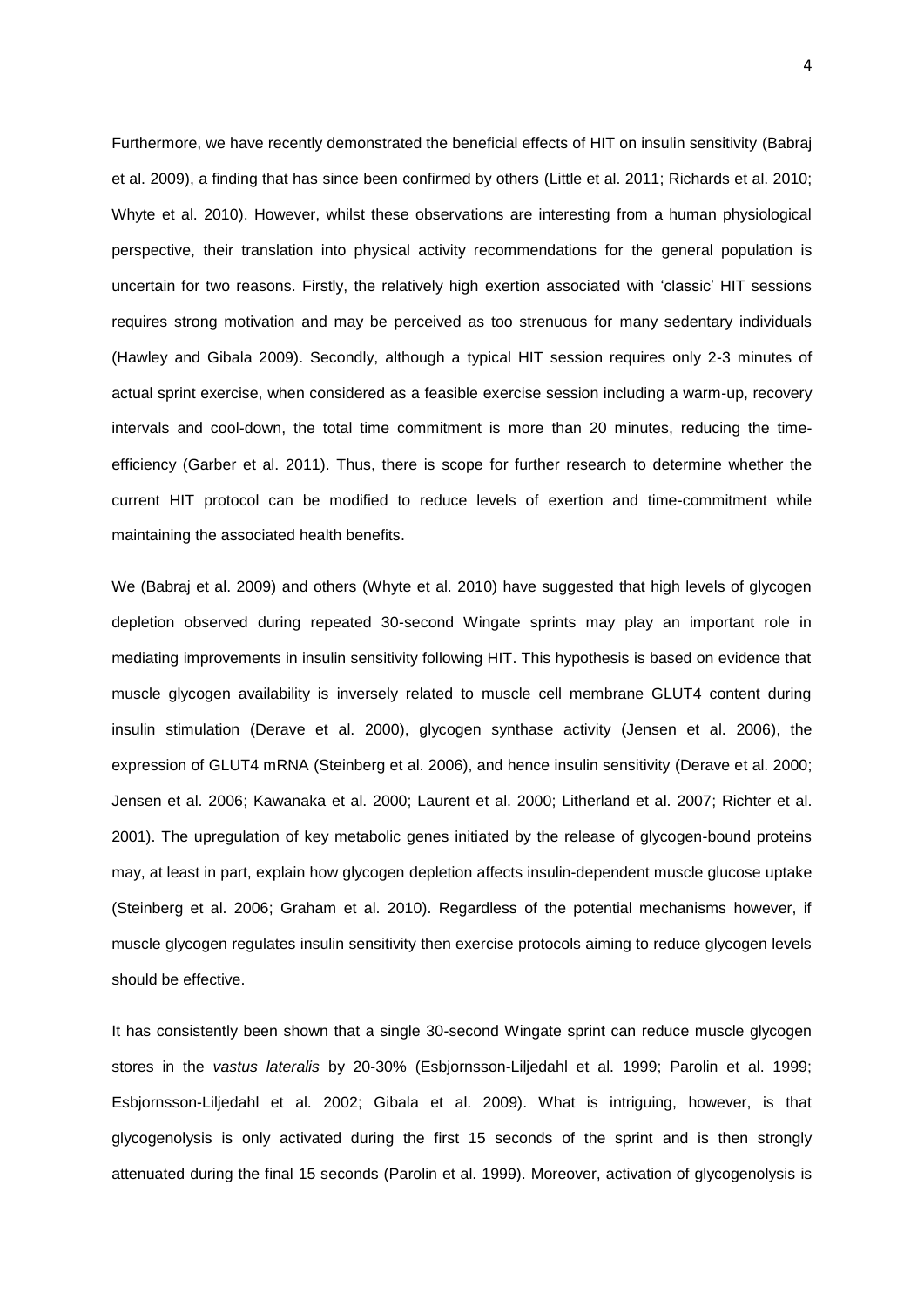inhibited in subsequent repeated sprints (Parolin et al. 1999). This suggests that the traditional HIT protocol (4-6×30 seconds) may be unnecessarily strenuous as similar glycogen depletion may be achieved using 1-2 sprints of shorter duration (15-20 seconds). In turn, this would make the training sessions more time-efficient, less strenuous and more applicable to the largely sedentary general population. Therefore, in the current study we investigated the effects of a reduced-exertion HIT (REHIT) intervention on insulin sensitivity in previously sedentary subjects. We hypothesised that despite reducing sprint time and number, REHIT would still be effective at improving glucose tolerance.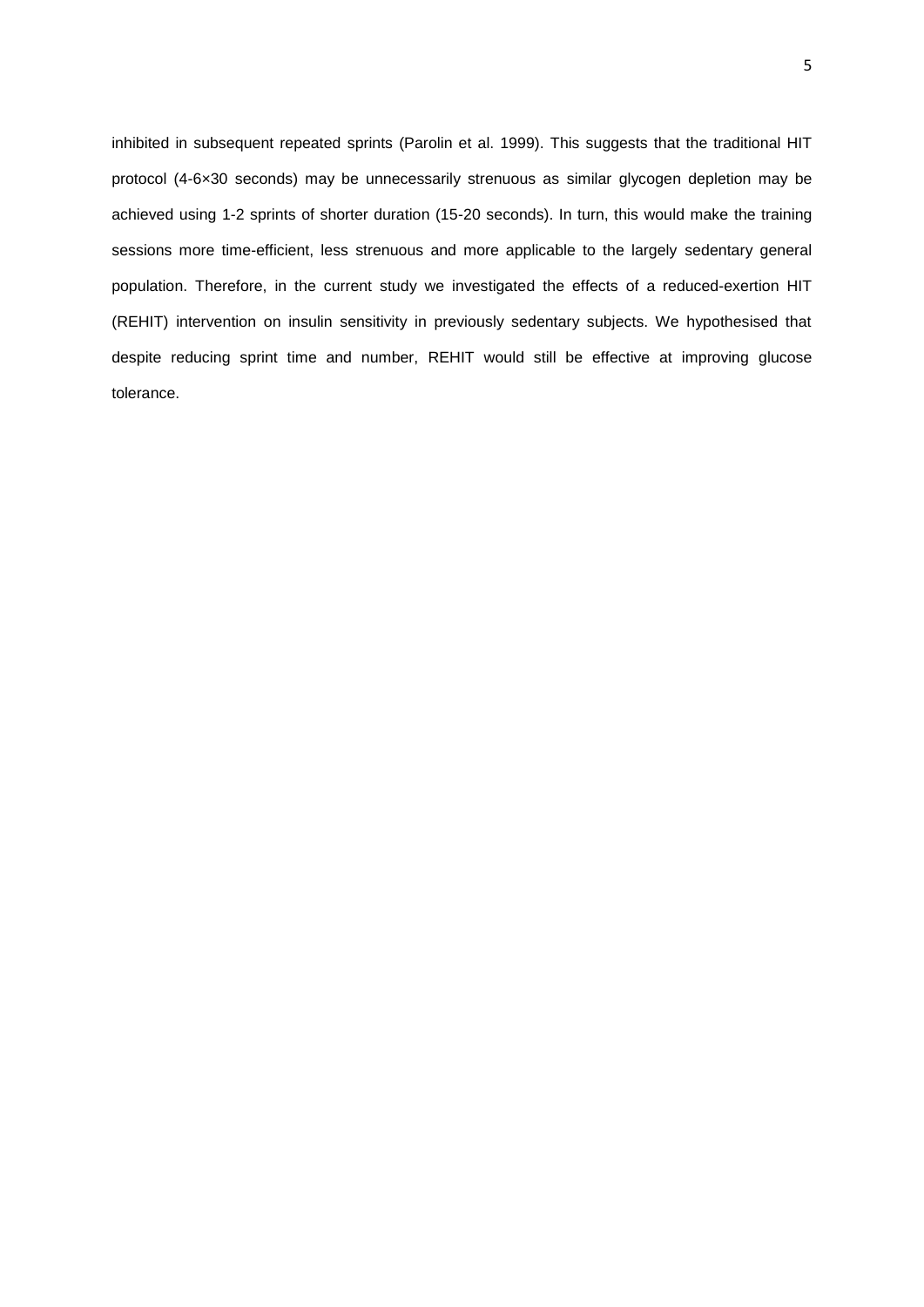## **Methods**

#### **Subjects**

Twenty-nine sedentary but healthy young men (n=13) and women (n=16) were recruited to take part in the study and randomly allocated to a training group or a control group. Subjects allocated to the training group completed the full experimental protocol whilst subjects in the control group completed the pre- and post-training assessments without an exercise intervention. Baseline characteristics for each subject group are shown in Table 1. All participants were classified as sedentary according to the criteria of the International Physical Activity Questionnaire (IPAQ) (Craig et al. 2003) and were only included in the study if they answered 'no' to all questions in the physical activity readiness questionnaire (PAR-Q) (Thomas et al. 1992). Further exclusion criteria included clinically significant hypertension (>140/90 mm Hg) and a personal history of metabolic or cardiovascular disease. All subjects were fully informed of the experimental protocol and any associated risks, both verbally and in writing, before providing written informed consent to participate. In addition, the potentially confounding effect of changes in diet and physical activity patterns was fully explained to all participants and they were asked to maintain their normal lifestyle patterns throughout the study period. The experimental protocol was approved by the Heriot-Watt University School of Life Sciences Ethics Committee and was conducted in accordance with the *Declaration of Helsinki*.

#### **Experimental Design**

All subjects underwent pre- and post-intervention testing for insulin sensitivity and aerobic capacity. Insulin sensitivity was assessed using an oral glucose tolerance test (OGTT) and aerobic capacity was assessed using a conventional VO<sub>2</sub>peak cycling test. The baseline OGTTs were performed two weeks before training commenced and the post-intervention OGTTs were conducted 3 days after the final training bout at the same time of day as the pre-intervention OGTT. This meant that there were exactly 8 weeks between the pre- and post-training OGTTs which ensured that female subjects were in the same stage of their menstrual cycle. The  $\vee$ O<sub>2</sub>peak tests took place 1-2 days after the OGTTs.

**Oral Glucose Tolerance Test (OGTT)**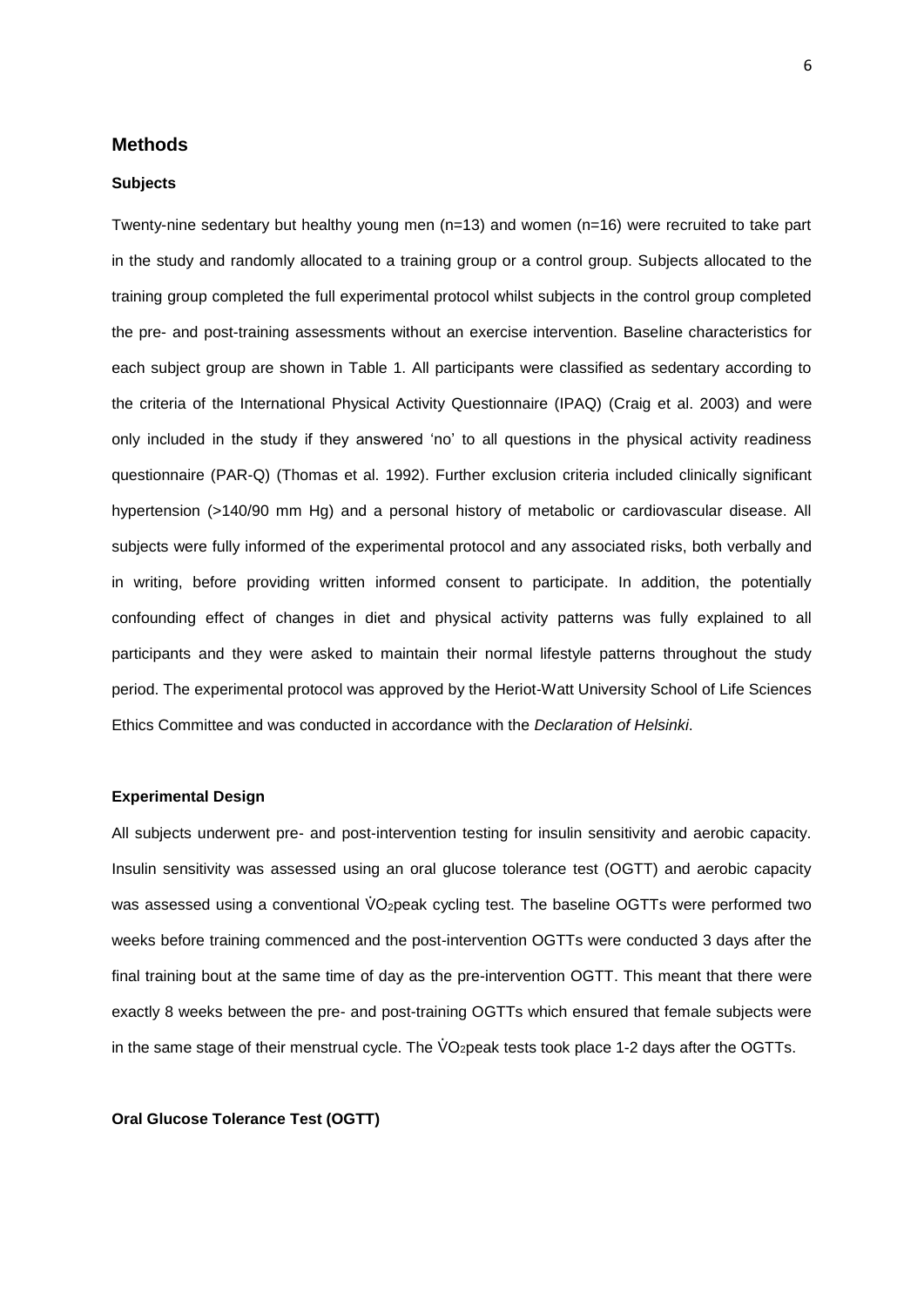Prior to OGTTs subjects performed no moderate or vigorous intensity physical activities for three days, and refrained from drinking alcohol for one day. Furthermore, subjects completed a 3-day food diary before each OGTT which was analysed for total energy and macronutrient content using commercially available dietary analysis software (Dietplan6, Forestfield Software, UK). There were no significant differences in total energy, carbohydrate, fat or protein content over the 3 days before the pre- and post-intervention OGTTs in any of the subject groups.

On the day of the OGTT subjects reported to the laboratory between 7:30 and 9:30 am following an overnight fast from 10 pm the previous evening. A fasting blood sample was obtained from a forearm antecubital vein by venepuncture using the vacutainer system. 75 g of anhydrous glucose (Fisher Scientific, Loughborough, UK) dissolved in 100 ml of water was then orally administered and further blood samples were taken at 60 and 120 min after glucose ingestion. Collected blood samples were stored on ice and then centrifuged for 10 min at 1600 g to separate the plasma, which was stored at - 20°C prior to the determination of plasma glucose and insulin concentrations. Plasma glucose concentration was determined by the glucose oxidase reaction using an automated analyser (YSI Stat 2300, Yellow Spring Instruments, Yellow Spring, OH). Plasma insulin concentration was measured using a commercially available ELISA according to the manufacturer's instructions (Invitrogen, UK). All glucose and insulin assays were carried out in duplicate. Area under the curve (AUC) for plasma glucose and insulin was calculated using the trapezoid model. Peripheral insulin sensitivity was determined using the Cederholm index (Cederholm and Wibell 1990) which is calculated using the formula:

ISICederholm = 75000 +  $(G_0-G_{120}) \times 1.15 \times 180 \times 0.19 \times BW/120 \times G_{mean} \times log (I_{mean})$ 

Where BW is body weight,  $G_0$  and  $G_{120}$  are plasma glucose concentration at 0 and 120 min (mmol·l<sup>-1</sup>), and I<sub>mean</sub> and G<sub>mean</sub> are the mean insulin (mU $\cdot$ I<sup>-1</sup>) and glucose (mmoI $\cdot$ I<sup>-1</sup>) concentrations during the OGTT. The Cederholm Index has previously been shown to correlate well with the gold standard insulin clamp method (Piche et al. 2007).

#### **V̇ O2peak Test**

Peak oxygen uptake capacity ( $\dot{V}O_2$ peak) was determined using a graded cycling test to volitional exhaustion on a mechanically braked cycle ergometer (Ergomedic 874e, Monark, Vansbro, Sweden).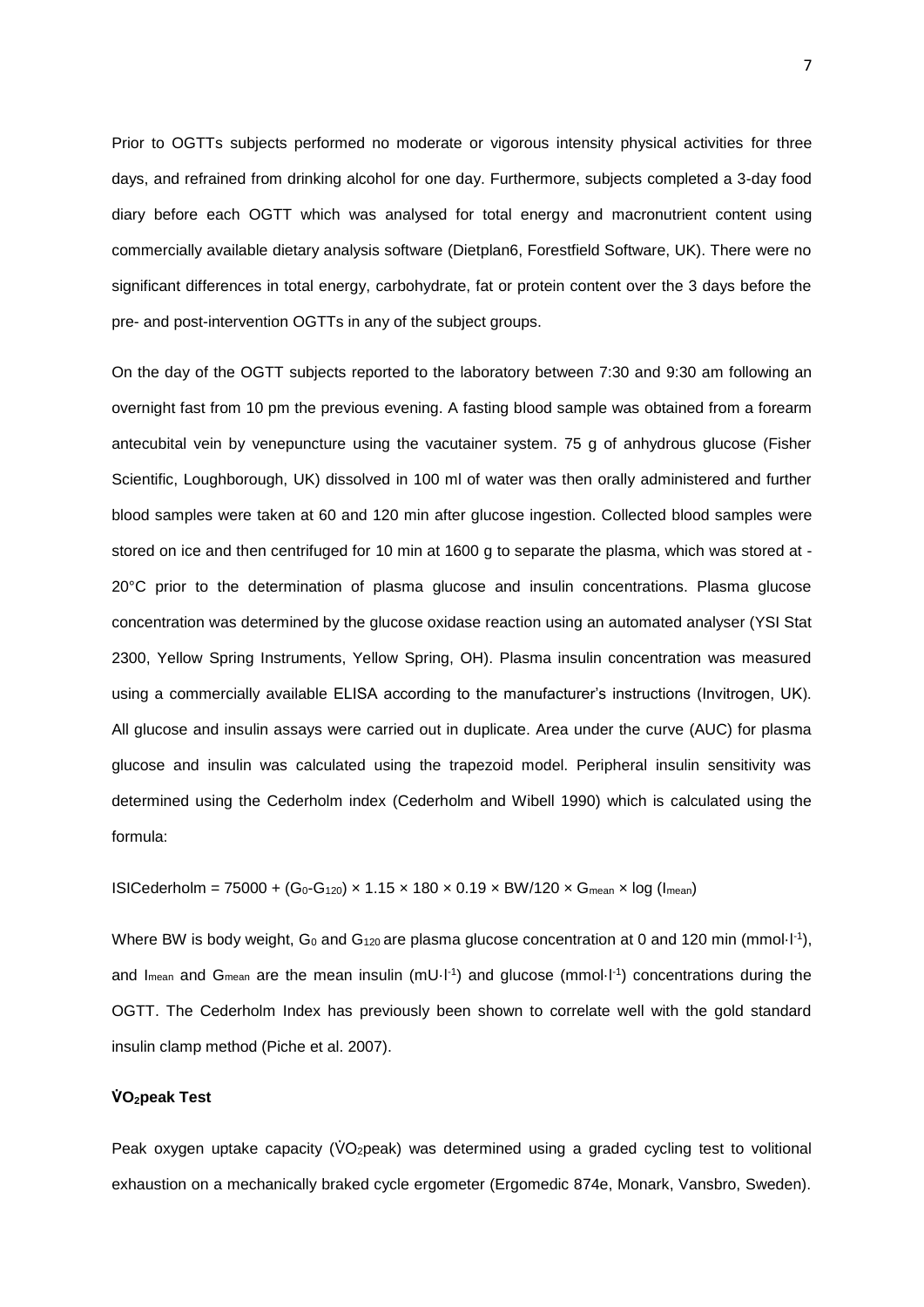Subjects cycled at 60 W for one minute after which the resistance was increased by 30 W∙min-1 until the pedal cadence could no longer be maintained at 60 rpm. Participants respired through a rubber mouthpiece which was connected to an online gas analysis system (Sensor-Medics, Bilthoven, the Netherlands). Respiratory volume, flow and levels of expired  $O_2$  and  $CO_2$  were measured and  $VO_2$ was averaged over 10 second periods. VO<sub>2</sub>peak was taken as the highest 10 second value achieved during the test. In all tests two or more of the following criteria were met: a plateau in  $VO<sub>2</sub>$  despite increasing intensity, RER > 1.15, heart rate within 10 beats of age-predicted maximum, and/or volitional exhaustion.

#### **Training Protocol**

Subjects allocated to the training group completed three exercise sessions per week for 6 weeks, completing 18 sessions overall. All exercise sessions lasted 10 minutes in total, including a warm up and cool down, which meant a total training time of 30 minutes per week. Each training session consisted of low intensity cycling (60 Watts) and one (1st session) or two (all other sessions) all-out cycling sprints. Just before each sprint, resistance was removed, subjects increased the pedal cadence to their maximal speed, a braking force equivalent to 7.5% of body weight was then applied to the ergometer, and participants sprinted against the braking force for a designated time period. The duration of the sprints increased from 10 seconds in week 1, to 15 seconds in weeks 2 and 3, and 20 seconds in the final 3 weeks. A full schematic of the training protocol is shown in Figure 1. Training sessions were fully supervised and verbal encouragement was given during each sprint. A rating of perceived exertion (RPE) was collected using the 15-point Borg scale (Borg 1970) at the end of the first session, and subsequently at the end of each training week, immediately following the completion of the 10-minute training session.

#### **Statistical Analysis**

All data are presented as mean  $\pm$  SEM. Data were analysed using the commercially available SPSS statistics package (PASW Statistics, version 17.0). Three-way mixed-model ANOVAs (gender [male, female] x group [REHIT, control] x time [pre, post]) were performed to test the effects of the REHIT intervention. For variables with significant gender  $\times$  time interactions, males and females were analysed separately using 2-way mixed model ANOVAs (group  $\times$  time). Comparisons in RPE data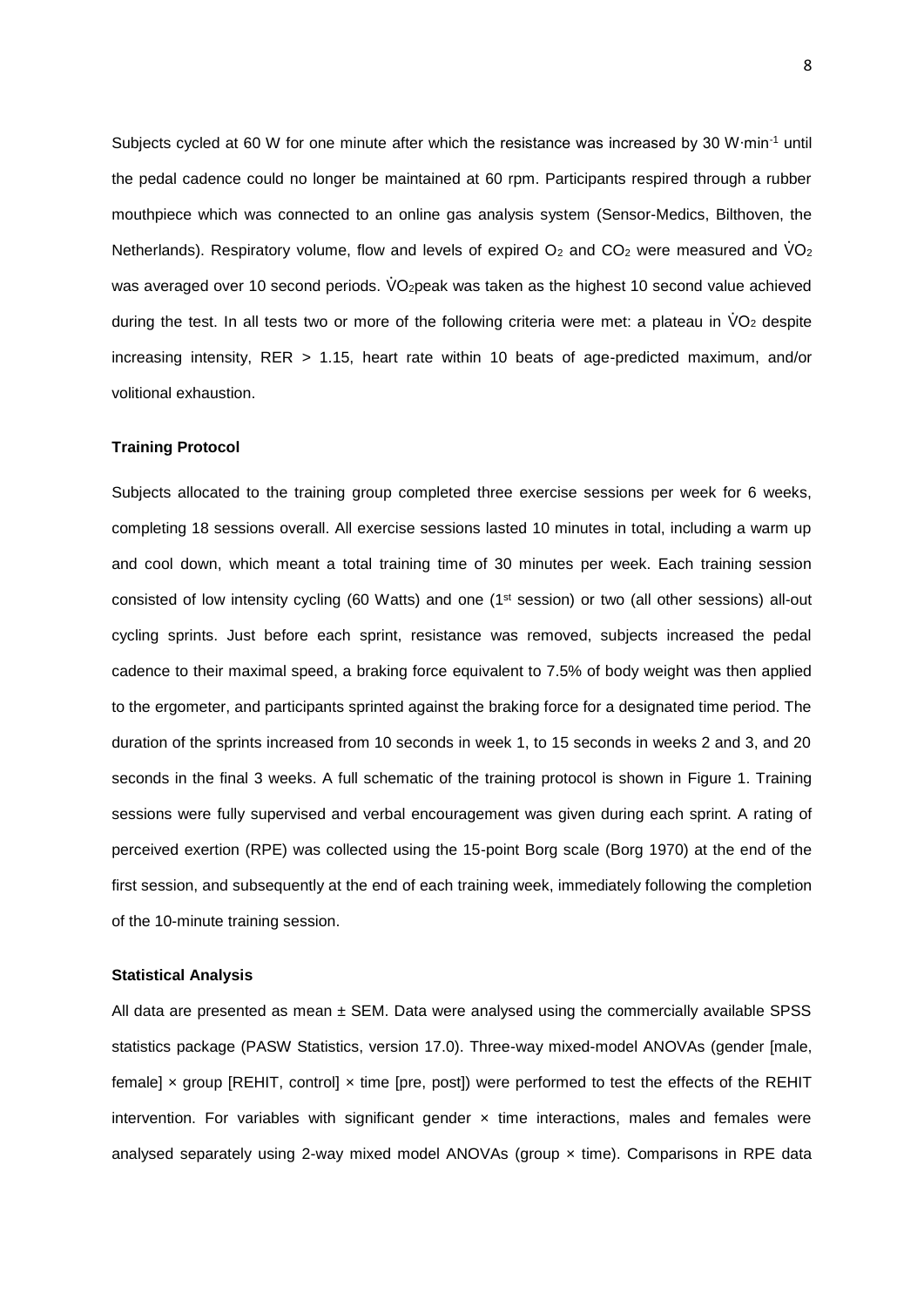between men and women were made using an independent sample t-test. Significance was accepted at P<0.05.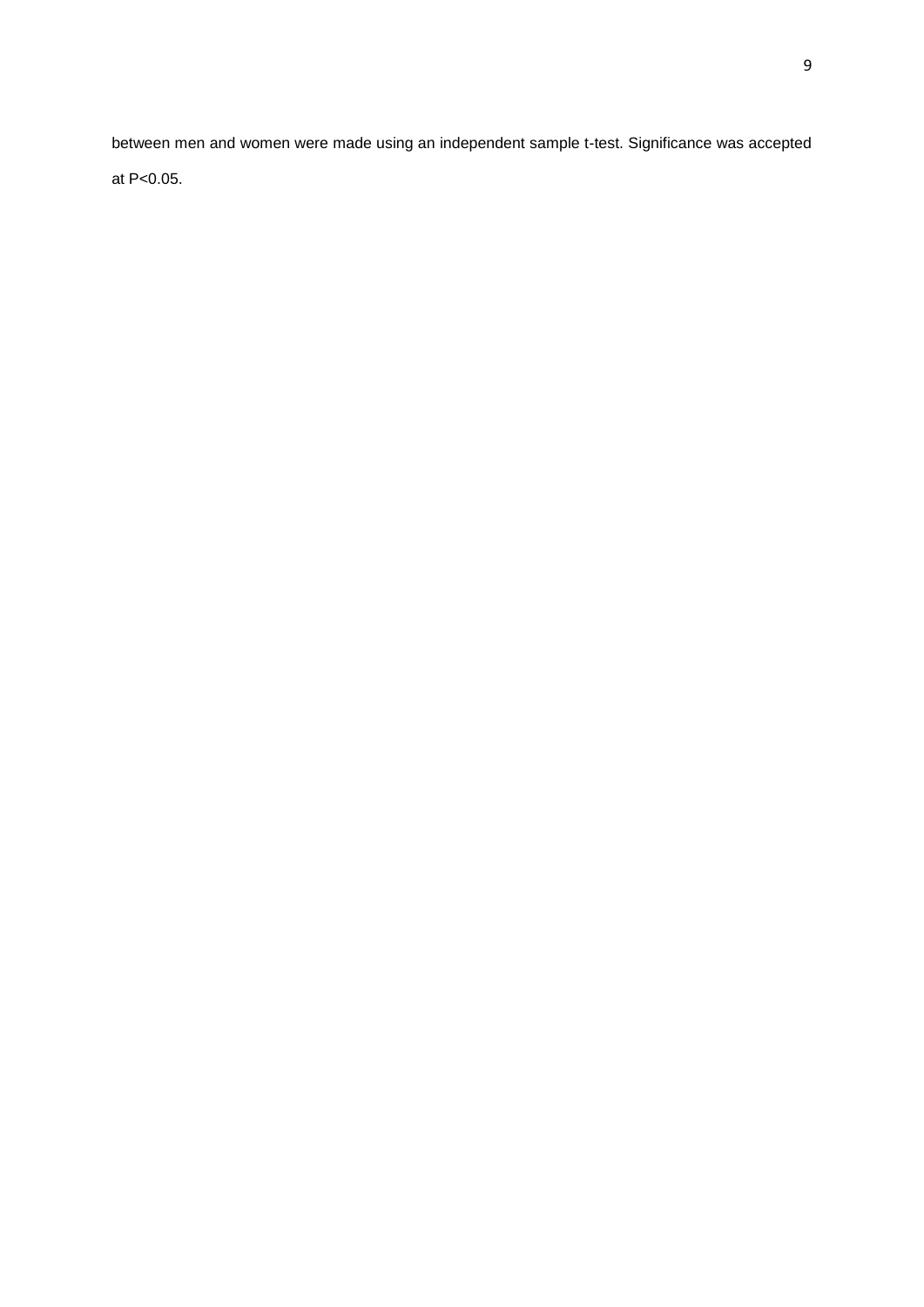### **Results**

No significant differences existed between the REHIT and control groups at baseline (Tables 1-2). There were no changes in weight or BMI following the REHIT training program in any of the groups (Table 2). Ten out of fifteen training group participants completed all 18 training sessions (100% adherence), with a mean adherence to the REHIT training program of 97% for all subjects combined.

## **V̇ O2peak**

For VO<sub>2</sub>peak there were significant main effects of gender (P<0.001) and time (P<0.01), and a significant interaction effect for group  $\times$  time (P<0.01): following REHIT VO<sub>2</sub>peak was increased by 15% in men and by 12% in women with no significant gender difference in this effect (Table 2). These results were the same when  $\sqrt{O_{2}}$ peak was expressed in  $l$ -min<sup>-1</sup> or m $l$ -kg<sup>-1</sup>min<sup>-1</sup>.

#### **Glucose and insulin responses to the OGTT**

Effects of the REHIT intervention on glucose and insulin responses to an oral glucose load are shown in Figure 2, with glucose and insulin AUCs shown in Table 2. As we observed a significant interaction effect for gender  $\times$  time for glucose AUC (P<0.05), results for male and female subjects were analysed separately using a two-way mixed-model ANOVA (group  $\times$  time). No significant effects were observed for men. A significant main effect for time for women (P<0.05) indicated that postintervention values for glucose AUC were increased, but there was no significant difference between the female REHIT and control groups. No significant changes in insulin AUC were observed (Table 2).

A significant interaction effect for gender × time was also observed for insulin sensitivity (P<0.01), so male and female subjects were analysed separately. Following REHIT, insulin sensitivity significantly improved by 28% in male subjects (P<0.05), but not in female subjects (Figure 3).

#### **Rate of Perceived Exertion**

RPE data over the course of the REHIT training program is shown in Figure 4. On the whole, despite the incorporation of brief but intense sprints, the training sessions were well tolerated by all of the participants. Mean RPE values peaked at the end of session 12 (week 4; 2x20 s), corresponding to 'somewhat hard' and between 'somewhat hard' and 'hard' in men and women respectively (Figure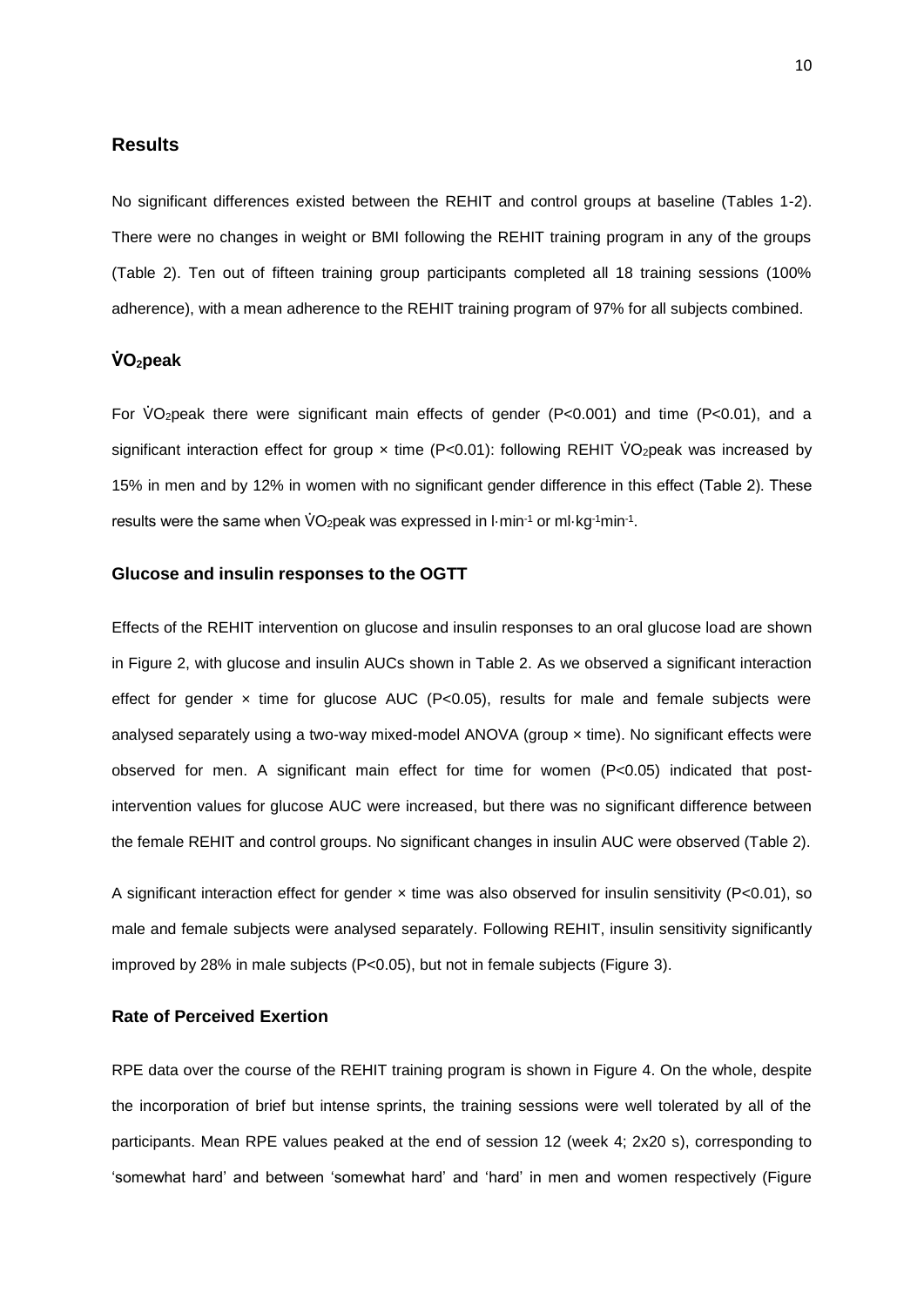4A). None of the participants gave an RPE score higher than 15. When mean RPE values over the whole training program were calculated, female participants found the training program significantly harder than male participants (Figure 4B).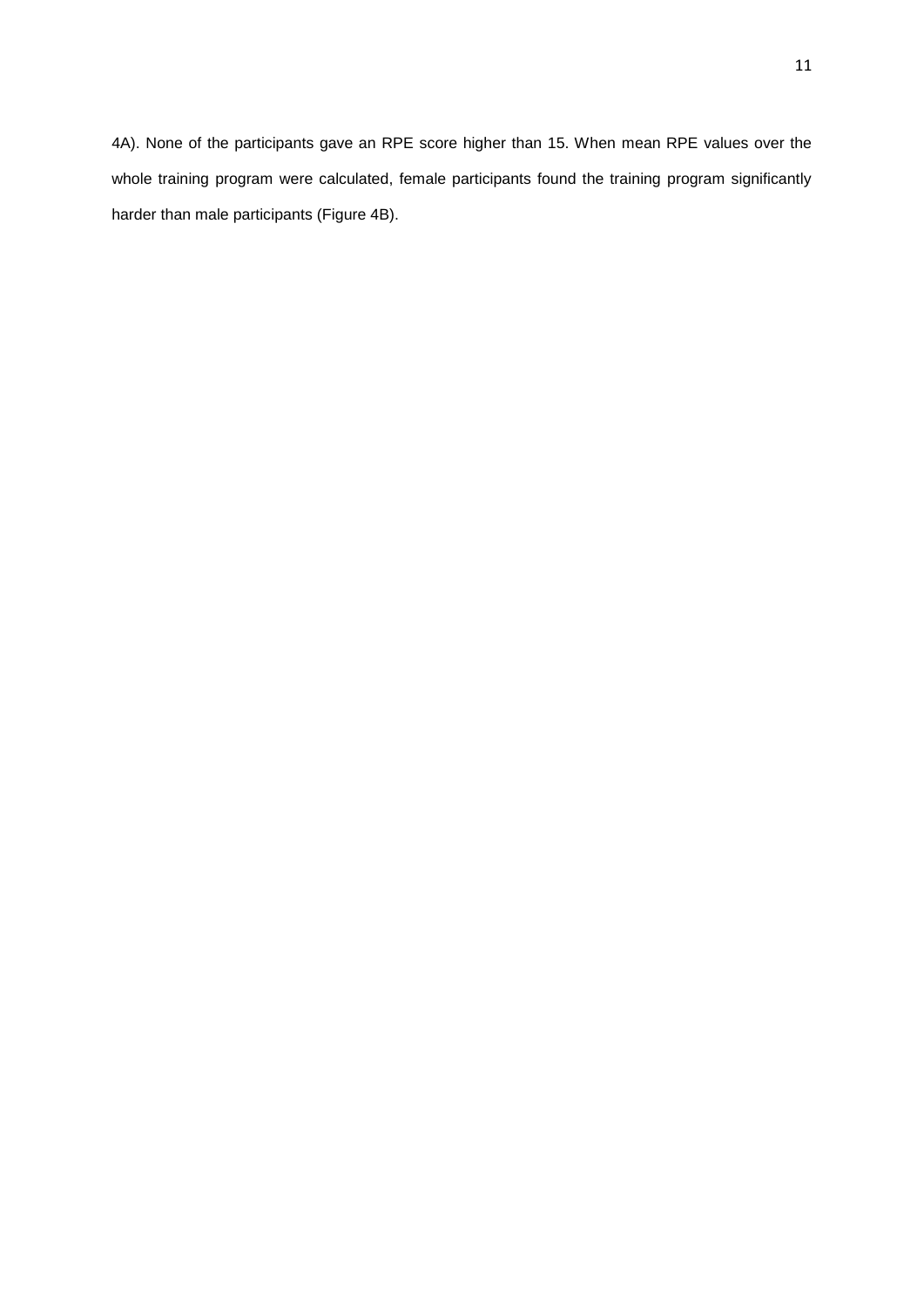## **Discussion**

In the present study we show that a 6-week novel exercise intervention consisting of very brief, manageable sessions is associated with improved insulin sensitivity in sedentary young men, and improved aerobic capacity in men and women. The beneficial effects occurred independently of changes in body mass and may represent a chronic training adaptation since post-training measurements were taken 3 days after the final exercise bout. Importantly, the improvements were observed despite the low time commitment (totalling 30 minutes per week) and low required effort: RPE peaked at an average of 14 ('somewhat hard') in week 4 which is comparable with RPE scores reported with prolonged cycling at 50-75%  $\dot{V}O_2$  max (Borg 1982). This study extends the previous literature showing the beneficial effects of HIT (Burgomaster et al. 2007; Babraj et al. 2009; Richards et al. 2010; Whyte et al. 2010; Rakobowchuk et al. 2008; Trilk et al. 2010) by showing that the sprint number and duration can be substantially reduced whilst still maintaining positive effects.

Based on current knowledge, when considering the health effects of exercise solely from a physiological perspective it is fair to state that more (within reason) is better. In other words, to optimise the metabolic, cardiovascular and psychological benefits that exercise can offer, people should be encouraged to perform a large volume (at least 30 minutes per day) of both moderate and vigorous intensity cardiorespiratory exercise on most days of the week, as well as sessions focused on strength and flexibility 2-3 times per week (Garber et al. 2011). However, whilst these guidelines may be effective in people who adhere to them, they remain largely ineffective at a societal level (Allender et al. 2008), partly because they fail to sufficiently consider the key barriers which prevent people from performing regular exercise, such as 'lack of time'. For exercise prescriptions to have a beneficial effect for society there must be a balance between providing adequate health benefits and helping to generate motivation to perform exercise by overcoming key barriers. One possible alternative strategy could be to define the minimum volume of exercise required to improve health indices with the aim of increasing exercise adherence. To date, the training program utilised in the current study represents the smallest volume of exercise (when considered per session) that has been shown to induce positive effects on health.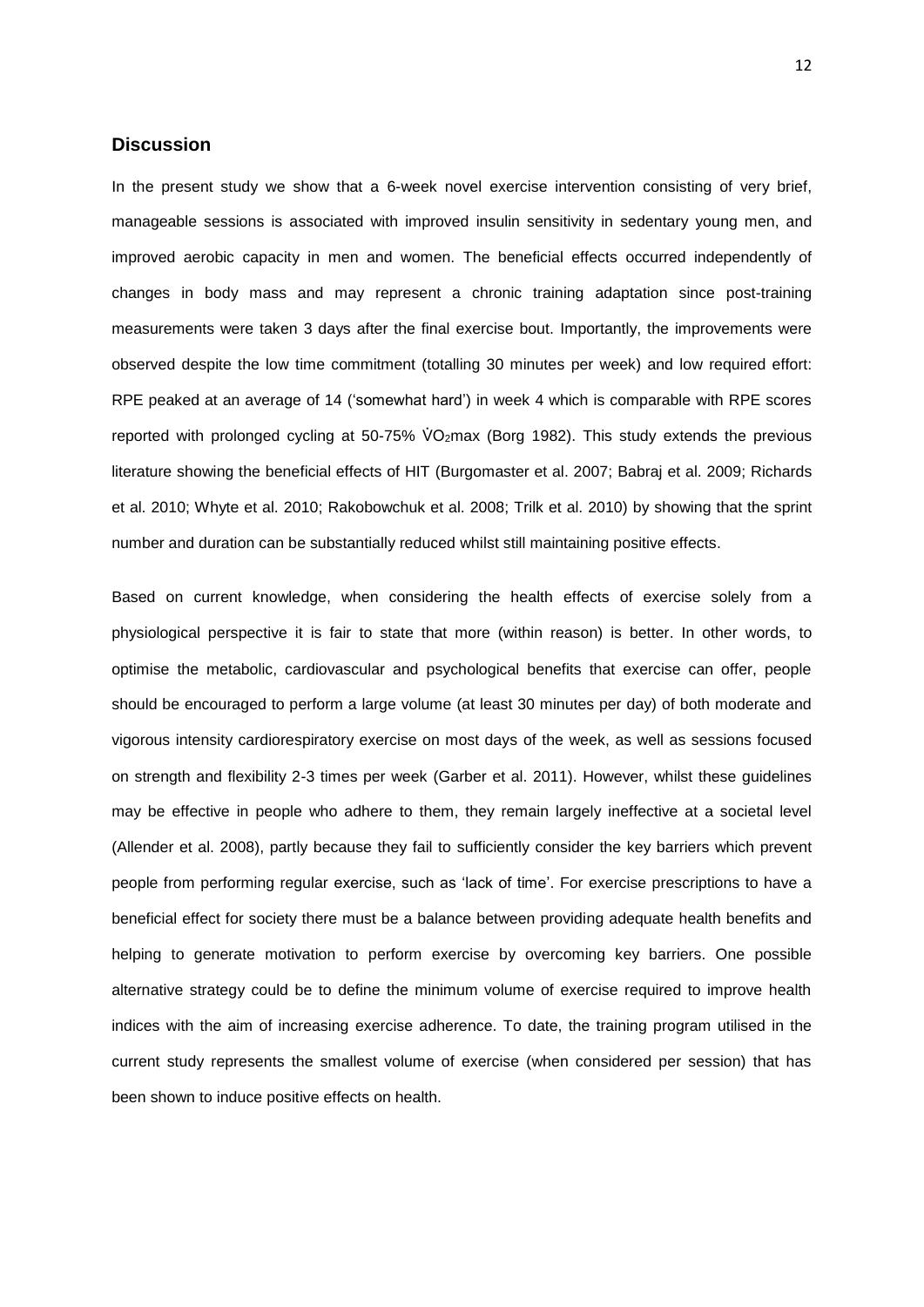Insulin sensitivity was increased by 28% in men following REHIT. The magnitude of this change is comparable with responses to 2 weeks of classic HIT in recreationally active men and women (Babraj et al. 2009; Richards et al. 2010) and in obese men (Whyte et al. 2010). Our results suggest that repeated glycogen depletion might be a key determinant of improved insulin sensitivity following HIT, at least in young lean sedentary male subjects. However, as we did not determine glycogen depletion during the REHIT training sessions this is only speculative, and further studies are required to elucidate the mechanisms by which REHIT improves insulin sensitivity.

The improvements in insulin sensitivity after REHIT appear to be gender-specific as mean insulin sensitivity was not improved in the female subjects after the training program. This is in contrast to a previous study which did not observe gender differences in the improvements in insulin sensitivity in 12 recreationally active subjects after 2 weeks of classic HIT (Richards et al. 2010). No other study has investigated the effects of HIT on insulin sensitivity in women. Following a traditional aerobic exercise intervention in a large cohort, insulin sensitivity improved to a greater degree in men when compared with women but (similar to our study) the female participants had a higher baseline level of insulin sensitivity which may have impacted on the subsequent training response (Boule et al. 2005). The gender differences in the change in insulin sensitivity in response to our REHIT intervention may in part be caused by the low statistical power of our study, with only 8 female subjects performing the REHIT intervention. However, it can be speculated that differences in metabolic perturbations during the brief high-intensity cycle sprints may contribute to the observed gender difference, as women have been shown to break down up to 50% less glycogen during a single Wingate sprint (Esbjornsson-Liljedahl et al. 2002; Esbjornsson-Liljedahl et al. 1999). From this perspective, it would be interesting to determine whether the extent of muscle glycogen breakdown during a REHIT training bout correlates with changes in GLUT4 protein content, insulin-stimulated canonical signalling protein content and activation, glycogen synthase activity, and insulin sensitivity following the training program. Alternatively, it could be that our small sample included several non-responders. Previous studies have comprehensively demonstrated that following a period of exercise training part of the population will not adapt for specific parameters (non-responders), and for insulin sensitivity this has been shown to be the case for up to 40% of the population (Boule et al. 2005; Vollaard et al. 2009; Bouchard and Rankinen 2001). Therefore, further studies with larger sample sizes will be needed to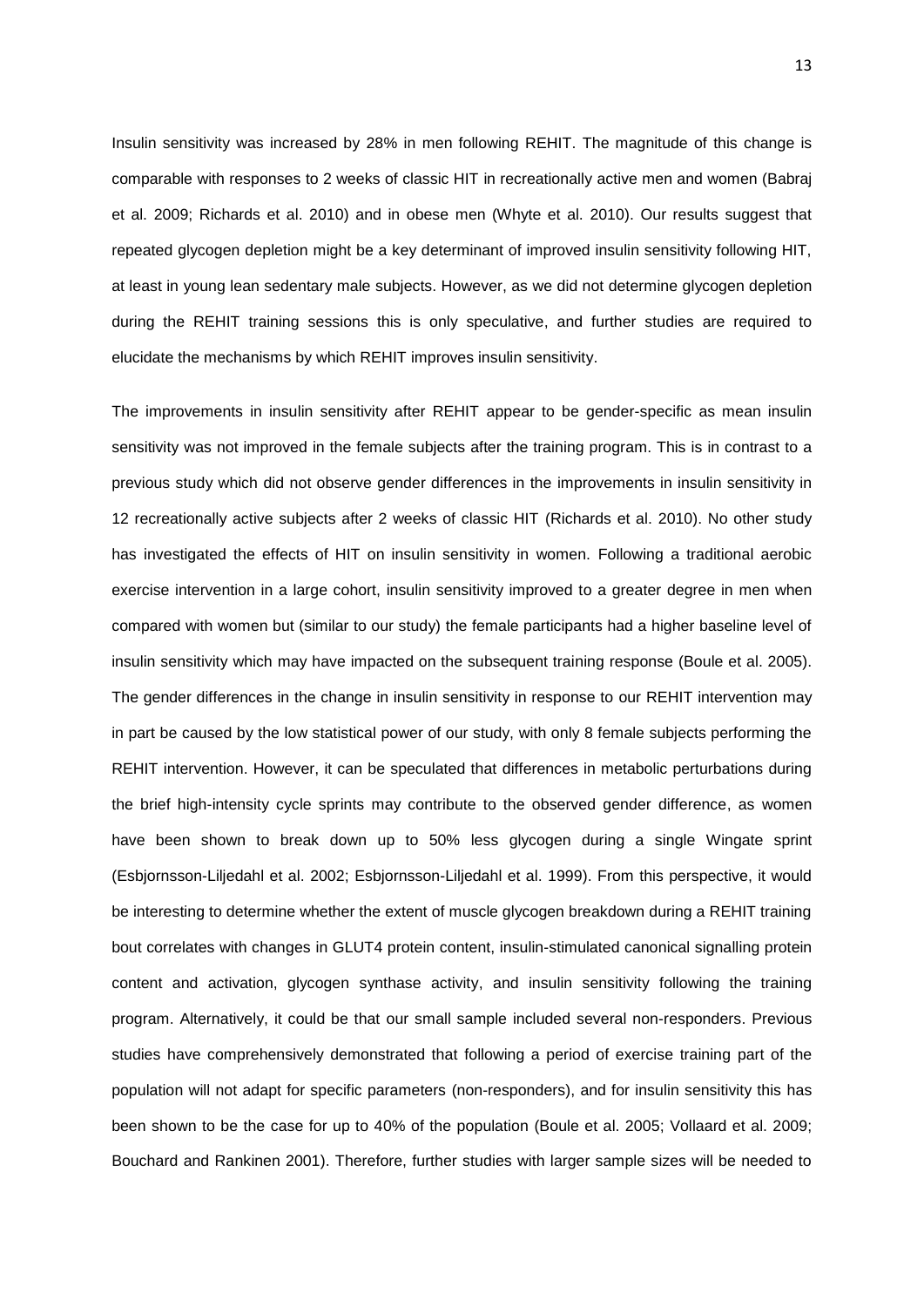confirm or refute our initial observations. Furthermore, the post-intervention OGTT was scheduled three days following the final exercise session, and we cannot rule out that insulin sensitivity was improved in female subjects at an earlier time-point. Finally, although we did not measure power output during the sprints, we observed that some of the female volunteers struggled with the transition from 60 W to the all-out sprints, and were unable to substantially increase their pedal frequency, and thus their power output during the sprints. This may have increased the aerobic contribution to energy supply and reduced glycogen depletion. For sedentary women substituting the 60 W cycling with unloaded pedalling may make the sprints more effective.

Aerobic capacity increased by 15% and 12% in men and women respectively after the REHIT intervention, an important observation since a high aerobic capacity is associated with a lower risk of cardiometabolic disease (Church et al. 2005; Wei et al. 1999). Interestingly, since women improved their aerobic capacity but not their insulin sensitivity, it appears that there is a dissociation between changes in aerobic capacity and changes in insulin sensitivity.

Average RPE values reported on immediate completion of the REHIT training sessions were comparable with RPE values obtained during prolonged moderate intensity cardiorespiratory exercise at 50-75% VO<sub>2</sub>max (Borg 1982). However, there are limitations to the use of the RPE scale in the current study, as the RPE scale is designed for use during (or immediately following) continuous exercise at a constant intensity and may not be a valid measure of exertion during interval based exercises, especially when values are given retrospective of the most intense exercise, as was the case in this study. RPE values obtained in this manner may underestimate exertion during the sprints; indeed, other studies where RPE has been obtained following a 20 second all out sprint have reported higher values of ~16-18 (Baker et al. 2001; Gearhart et al. 2005). However, we were interested in gaining an exertion measure to characterise our entire training intervention and our subjects were asked to consider the whole 10 minute exercise session when giving their ratings. Whether the effort required to perform REHIT sessions would deter individuals from performing this type of intervention is a question to be answered in future studies.

In conclusion, in this study we have shown that a very brief and feasible exercise intervention is associated with improvements in metabolic health and aerobic capacity. Our findings suggest that this

14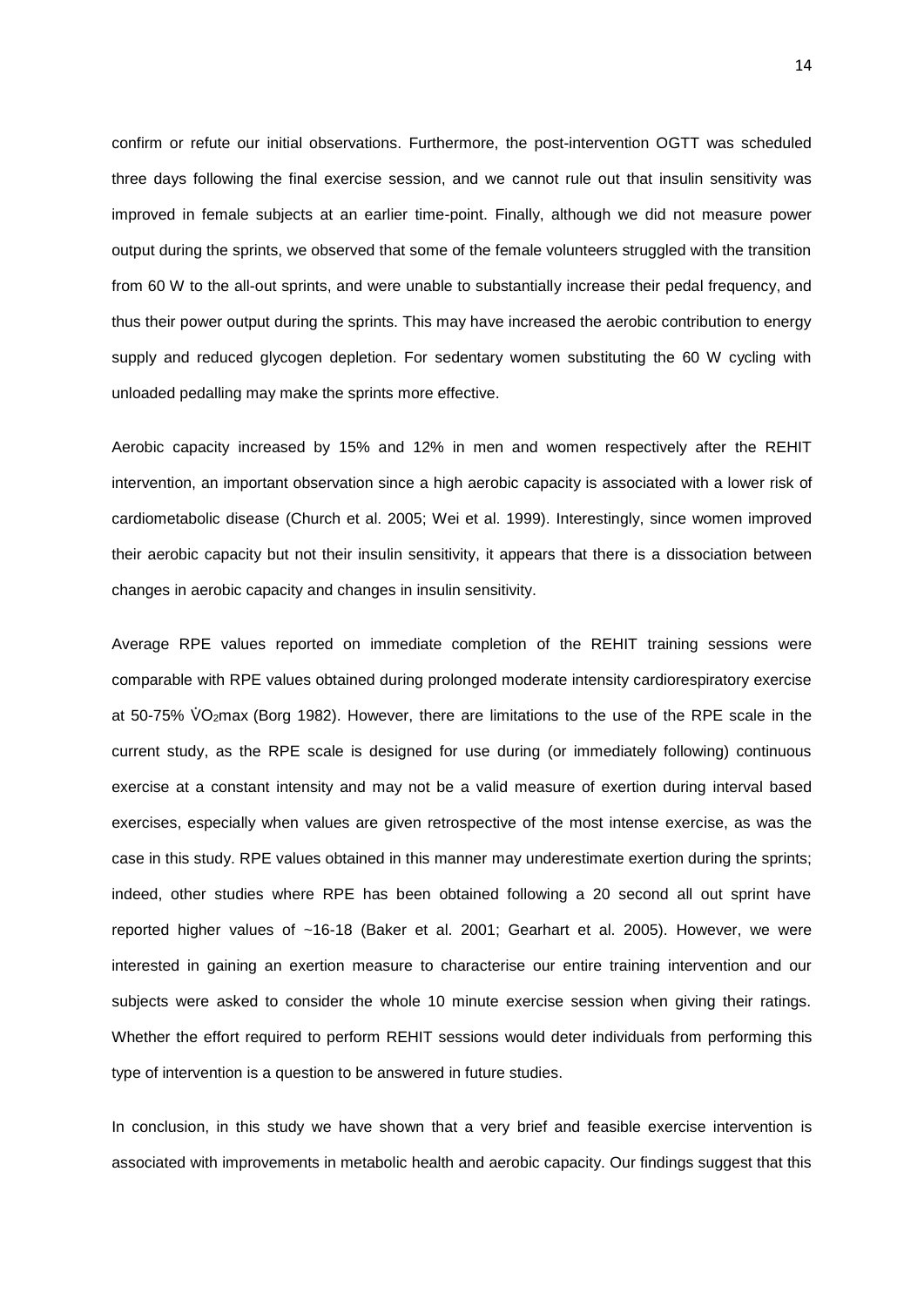REHIT protocol may offer a genuinely time-efficient alternative to HIT and conventional cardiorespiratory exercise training for improving risk factors of T2D.

## **Acknowledgements**

We would like to thank John Fox for technical assistance, and Paul Aikman, Ben Ashcroft, Barnaby Barber, Sarah Dunnett, Mahmoud Gholoum, Liam Harper, Andrew Hebson, Adam Reed, Keith Simpson and Alison Thomson for assistance with testing and the training sessions. The study was funded by Heriot-Watt University.

## **Conflict of interest**

The authors declare that they have no conflict of interest.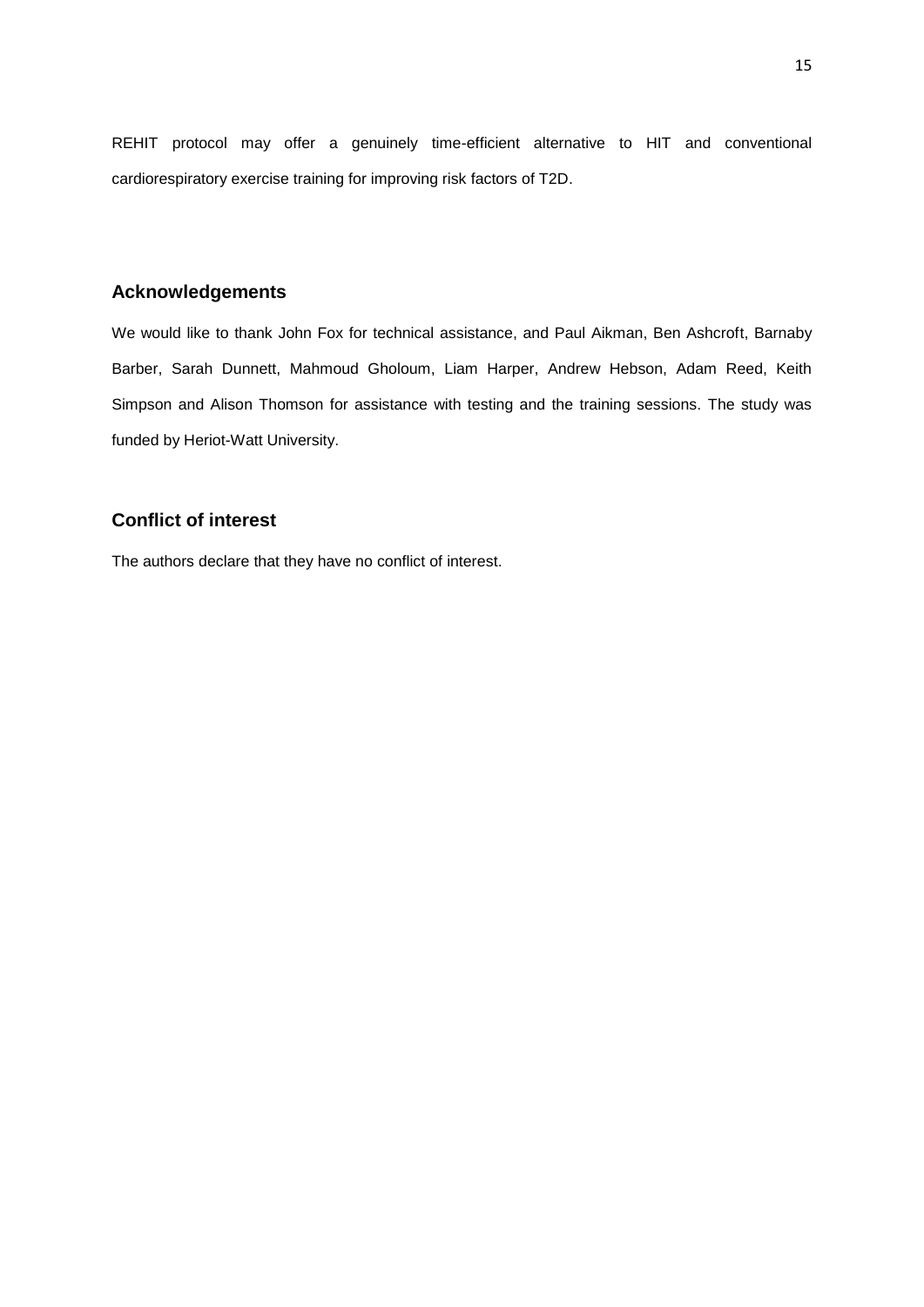## **References**

- Allender S, Peto V, Scarborough P, Kaur A, Rayner M (2008) Coronary heart disease statistics. 2008 Edition. British Heart Foundation Health Promotion Research Group, Oxford
- American Diabetes Association (2008) American Diabetes Association: Economic costs of diabetes in the U.S. In 2007. Diabetes Care 31 (3):596-615. doi:10.2337/dc08-9017
- Babraj JA, Vollaard NB, Keast C, Guppy FM, Cottrell G, Timmons JA (2009) Extremely short duration high intensity interval training substantially improves insulin action in young healthy males. BMC Endocr Disord 9:3. doi:10.1186/1472-6823-9-3
- Baker JS, Bailey DM, Davies B (2001) The relationship between total-body mass, fat-free mass and cycle ergometry power components during 20 seconds of maximal exercise. J Sci Med Sport 4 (1):1-9
- Booth FW, Chakravarthy MV, Spangenburg EE (2002) Exercise and gene expression: physiological regulation of the human genome through physical activity. J Physiol 543 (Pt 2):399-411. doi:PHY\_019265 [pii]
- Borg G (1970) Perceived exertion as an indicator of somatic stress. Scandinavian Journal of Rehabilitation Medicine 2 (2-3):92-98
- Borg GA (1982) Psychophysical bases of perceived exertion. Med Sci Sports Exerc 14 (5):377-381
- Bouchard C, Rankinen T (2001) Individual differences in response to regular physical activity. Med Sci Sports Exerc 33 (6 Suppl):S446-451; discussion S452-443
- Boule NG, Weisnagel SJ, Lakka TA, Tremblay A, Bergman RN, Rankinen T, Leon AS, Skinner JS, Wilmore JH, Rao DC, Bouchard C (2005) Effects of exercise training on glucose homeostasis: the HERITAGE Family Study. Diabetes Care 28 (1):108-114. doi:28/1/108 [pii]
- Burgomaster KA, Cermak NM, Phillips SM, Benton CR, Bonen A, Gibala MJ (2007) Divergent response of metabolite transport proteins in human skeletal muscle after sprint interval training and detraining. Am J Physiol Regul Integr Comp Physiol 292 (5):R1970-1976. doi:10.1152/ajpregu.00503.2006
- Burgomaster KA, Howarth KR, Phillips SM, Rakobowchuk M, Macdonald MJ, McGee SL, Gibala MJ (2008) Similar metabolic adaptations during exercise after low volume sprint interval and traditional endurance training in humans. J Physiol 586 (1):151-160. doi:10.1113/jphysiol.2007.142109
- Burgomaster KA, Hughes SC, Heigenhauser GJ, Bradwell SN, Gibala MJ (2005) Six sessions of sprint interval training increases muscle oxidative potential and cycle endurance capacity in humans. J Appl Physiol 98 (6):1985-1990. doi:10.1152/japplphysiol.01095.2004
- Cederholm J, Wibell L (1990) Insulin release and peripheral sensitivity at the oral glucose-tolerance test. Diabetes Research and Clinical Practice 10 (2):167-175
- Church TS, LaMonte MJ, Barlow CE, Blair SN (2005) Cardiorespiratory fitness and body mass index as predictors of cardiovascular disease mortality among men with diabetes. Arch Intern Med 165 (18):2114-2120. doi:10.1001/archinte.165.18.2114
- Craig CL, Marshall AL, Sjostrom M, Bauman AE, Booth ML, Ainsworth BE, Pratt M, Ekelund U, Yngve A, Sallis JF, Oja P (2003) International physical activity questionnaire: 12-country reliability and validity. Medicine and Science in Sports and Exercise 35 (8):1381-1395. doi:10.1249/01.mss.0000078924.61453.fb
- Danaei G, Finucane MM, Lu Y, Singh GM, Cowan MJ, Paciorek CJ, Lin JK, Farzadfar F, Khang YH, Stevens GA, Rao M, Ali MK, Riley LM, Robinson CA, Ezzati M (2011) National, regional, and global trends in fasting plasma glucose and diabetes prevalence since 1980: systematic analysis of health examination surveys and epidemiological studies with 370 country-years and 2.7 million participants. Lancet. doi:10.1016/S0140-6736(11)60679-X
- DeFronzo RA, Tripathy D (2009) Skeletal Muscle Insulin Resistance Is the Primary Defect in Type 2 Diabetes. Diabetes Care 32:S157-S163. doi:10.2337/dc09-S302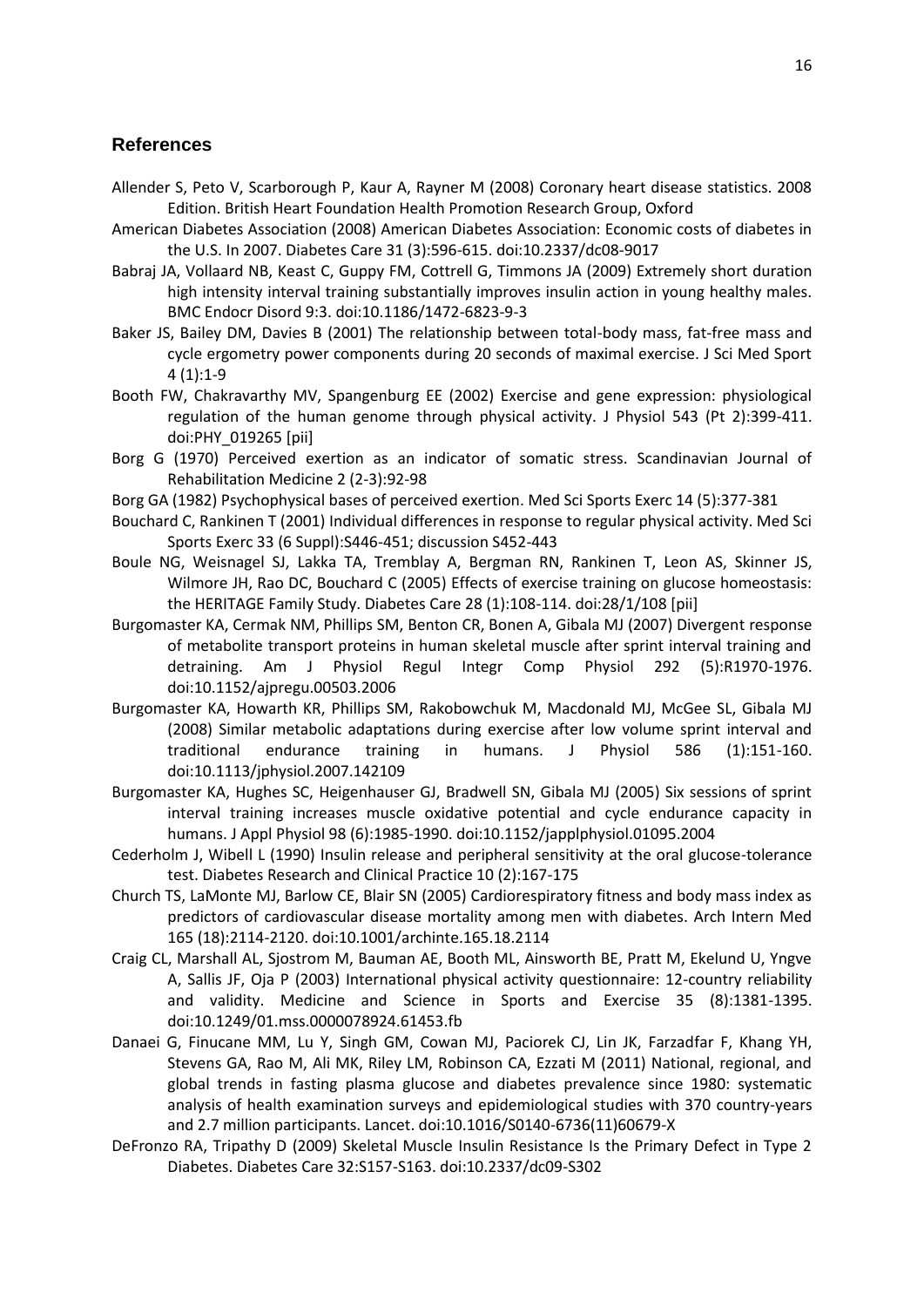- Derave W, Hansen BF, Lund S, Kristiansen S, Richter EA (2000) Muscle glycogen content affects insulin-stimulated glucose transport and protein kinase B activity. Am J Physiol Endocrinol Metab 279 (5):E947-955
- Esbjornsson-Liljedahl M, Bodin K, Jansson E (2002) Smaller muscle ATP reduction in women than in men by repeated bouts of sprint exercise. Journal of Applied Physiology 93 (3):1075-1083. doi:10.1152/japplphysiol.00732.1999
- Esbjornsson-Liljedahl M, Sundberg CJ, Norman B, Jansson E (1999) Metabolic response in type I and type II muscle fibers during a 30-s cycle sprint in men and women. Journal of Applied Physiology 87 (4):1326-1332
- Garber CE, Blissmer B, Deschenes MR, Franklin BA, Lamonte MJ, Lee IM, Nieman DC, Swain DP (2011) Quantity and quality of exercise for developing and maintaining cardiorespiratory, musculoskeletal, and neuromotor fitness in apparently healthy adults: guidance for prescribing exercise. Med Sci Sports Exerc 43 (7):1334-1359. doi:10.1249/MSS.0b013e318213fefb
- Gearhart RF, Jr., Becque MD, Palm CM, Hutchins MD (2005) Rating perceived exertion during short duration, very high intensity cycle exercise. Percept Mot Skills 100 (3 Pt 1):767-773
- Gibala MJ, Little JP, van Essen M, Wilkin GP, Burgomaster KA, Safdar A, Raha S, Tarnopolsky MA (2006) Short-term sprint interval versus traditional endurance training: similar initial adaptations in human skeletal muscle and exercise performance. J Physiol 575 (Pt 3):901- 911. doi:10.1113/jphysiol.2006.112094
- Gibala MJ, McGee SL, Garnham AP, Howlett KF, Snow RJ, Hargreaves M (2009) Brief intense interval exercise activates AMPK and p38 MAPK signaling and increases the expression of PGC-1 alpha in human skeletal muscle. Journal of Applied Physiology 106 (3):929-934. doi:10.1152/japplphysiol.90880.2008
- Gonzalez EL, Johansson S, Wallander MA, Rodriguez LA (2009) Trends in the prevalence and incidence of diabetes in the UK: 1996-2005. J Epidemiol Community Health 63 (4):332-336. doi:10.1136/jech.2008.080382
- Graham TE, Yuan Z, Hill AK, Wilson RJ (2010) The regulation of muscle glycogen: the granule and its proteins. Acta Physiol (Oxf) 199 (4):489-498. doi:10.1111/j.1748-1716.2010.02131.x
- Hawley JA, Gibala MJ (2009) Exercise intensity and insulin sensitivity: how low can you go? Diabetologia 52 (9):1709-1713. doi:10.1007/s00125-009-1425-5
- Jensen J, Jebens E, Brennesvik EO, Ruzzin J, Soos MA, Engebretsen EM, O'Rahilly S, Whitehead JP (2006) Muscle glycogen inharmoniously regulates glycogen synthase activity, glucose uptake, and proximal insulin signaling. Am J Physiol Endocrinol Metab 290 (1):E154-E162. doi:10.1152/ajpendo.00330.2005
- Kawanaka K, Nolte LA, Han DH, Hansen PA, Holloszy JO (2000) Mechanisms underlying impaired GLUT-4 translocation in glycogen-supercompensated muscles of exercised rats. Am J Physiol Endocrinol Metab 279 (6):E1311-1318
- Korkiakangas EE, Alahuhta MA, Laitinen JH (2009) Barriers to regular exercise among adults at high risk or diagnosed with type 2 diabetes: a systematic review. Health Promot Int 24 (4):416- 427. doi:10.1093/heapro/dap031
- Laurent D, Hundal RS, Dresner A, Price TB, Vogel SM, Petersen KF, Shulman GI (2000) Mechanism of muscle glycogen autoregulation in humans. Am J Physiol Endocrinol Metab 278 (4):E663-668
- Litherland GJ, Morris NJ, Walker M, Yeaman SJ (2007) Role of glycogen content in insulin resistance in human muscle cells. J Cell Physiol 211 (2):344-352. doi:10.1002/jcp.20942
- Little JP, Gillen JB, Percival M, Safdar A, Tarnopolsky MA, Punthakee Z, Jung ME, Gibala MJ (2011) Low-volume high-intensity interval training reduces hyperglycemia and increases muscle mitochondrial capacity in patients with type 2 diabetes. J Appl Physiol. doi:10.1152/japplphysiol.00921.2011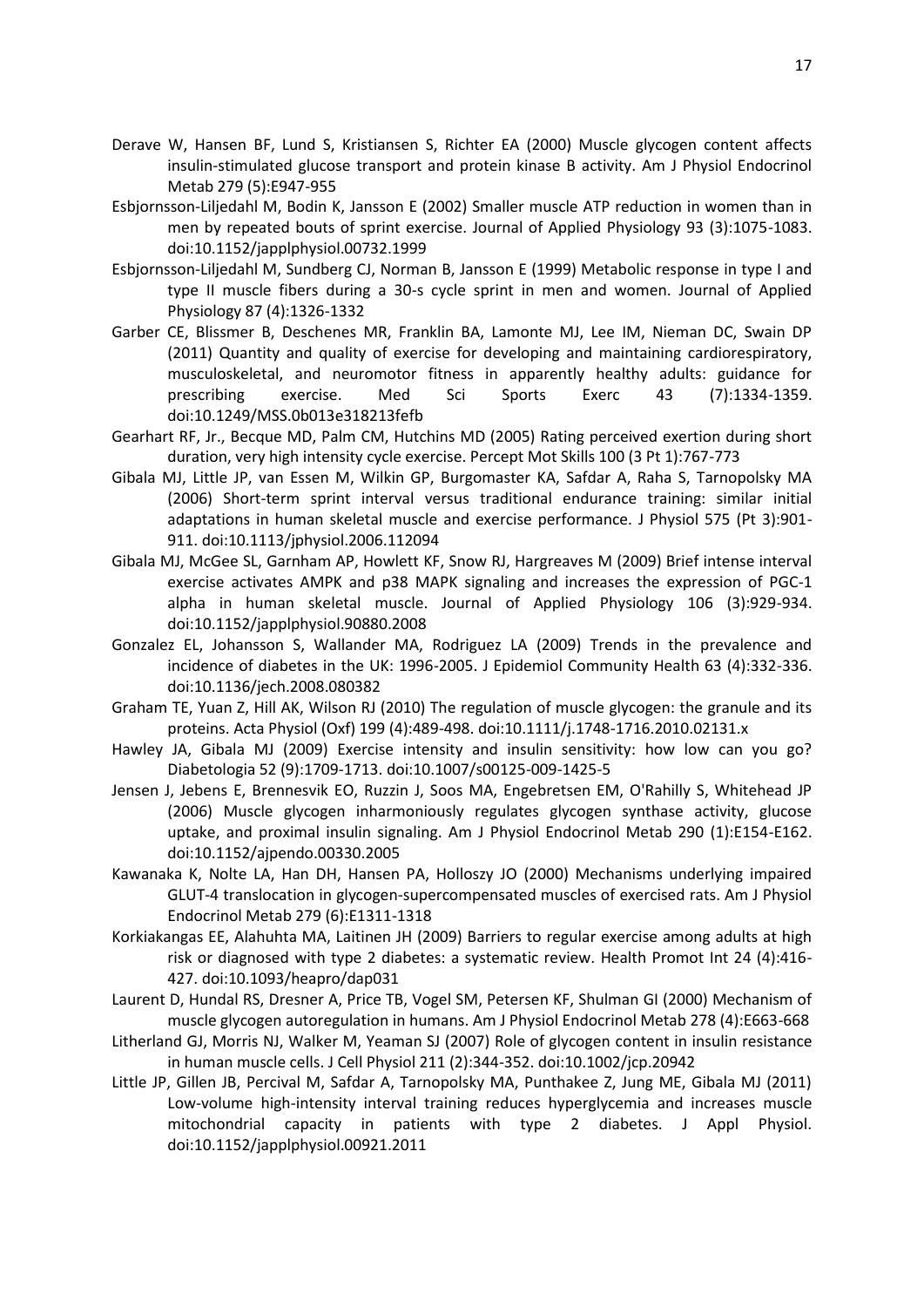- Parolin ML, Chesley A, Matsos MP, Spriet LL, Jones NL, Heigenhauser GJ (1999) Regulation of skeletal muscle glycogen phosphorylase and PDH during maximal intermittent exercise. Am J Physiol 277 (5 Pt 1):E890-900
- Piche ME, Lemieux S, Corneau L, Nadeau A, Bergeron J, Weisnagel SJ (2007) Measuring insulin sensitivity in postmenopausal women covering a range of glucose tolerance: comparison of indices derived from the oral glucose tolerance test with the euglycemic-hyperinsulinemic clamp. Metabolism 56 (9):1159-1166. doi:10.1016/j.metabol.2007.04.002
- Rakobowchuk M, Tanguay S, Burgomaster KA, Howarth KR, Gibala MJ, MacDonald MJ (2008) Sprint interval and traditional endurance training induce similar improvements in peripheral arterial stiffness and flow-mediated dilation in healthy humans. Am J Physiol Regul Integr Comp Physiol 295 (1):R236-242. doi:10.1152/ajpregu.00069.2008
- Reichert FF, Barros AJ, Domingues MR, Hallal PC (2007) The role of perceived personal barriers to engagement in leisure-time physical activity. Am J Public Health 97 (3):515-519. doi:10.2105/AJPH.2005.070144
- Richards JC, Johnson TK, Kuzma JN, Lonac MC, Schweder MM, Voyles WF, Bell C (2010) Short-term sprint interval training increases insulin sensitivity in healthy adults but does not affect the thermogenic response to beta-adrenergic stimulation. J Physiol 588 (Pt 15):2961-2972. doi:10.1113/jphysiol.2010.189886
- Richter EA, Derave W, Wojtaszewski JF (2001) Glucose, exercise and insulin: emerging concepts. J Physiol 535 (Pt 2):313-322. doi:PHY\_12798 [pii]
- Steinberg GR, Watt MJ, McGee SL, Chan S, Hargreaves M, Febbraio MA, Stapleton D, Kemp BE (2006) Reduced glycogen availability is associated with increased AMPKalpha2 activity, nuclear AMPKalpha2 protein abundance, and GLUT4 mRNA expression in contracting human skeletal muscle. Appl Physiol Nutr Metab 31 (3):302-312. doi:10.1139/h06-003
- Thomas S, Reading J, Shephard RJ (1992) Revision of the physical-activity readiness questionnaire (PAR-Q). Canadian Journal of Sport Sciences-Revue Canadienne Des Sciences Du Sport 17 (4):338-345
- Thyfault JP, Krogh-Madsen R (2011) Metabolic disruptions induced by reduced ambulatory activity in free living humans. J Appl Physiol. doi:10.1152/japplphysiol.00478.2011
- Trilk JL, Singhal A, Bigelman KA, Cureton KJ (2010) Effect of sprint interval training on circulatory function during exercise in sedentary, overweight/obese women. Eur J Appl Physiol. doi:10.1007/s00421-010-1777-z
- Vollaard NB, Constantin-Teodosiu D, Fredriksson K, Rooyackers O, Jansson E, Greenhaff PL, Timmons JA, Sundberg CJ (2009) Systematic analysis of adaptations in aerobic capacity and submaximal energy metabolism provides a unique insight into determinants of human aerobic performance. J Appl Physiol 106 (5):1479-1486. doi:10.1152/japplphysiol.91453.2008
- Wei M, Kampert JB, Barlow CE, Nichaman MZ, Gibbons LW, Paffenbarger RS, Jr., Blair SN (1999) Relationship between low cardiorespiratory fitness and mortality in normal-weight, overweight, and obese men. JAMA 282 (16):1547-1553. doi:joc90699 [pii]
- Whyte LJ, Gill JM, Cathcart AJ (2010) Effect of 2 weeks of sprint interval training on health-related outcomes in sedentary overweight/obese men. Metabolism 59 (10):1421-1428. doi:10.1016/j.metabol.2010.01.002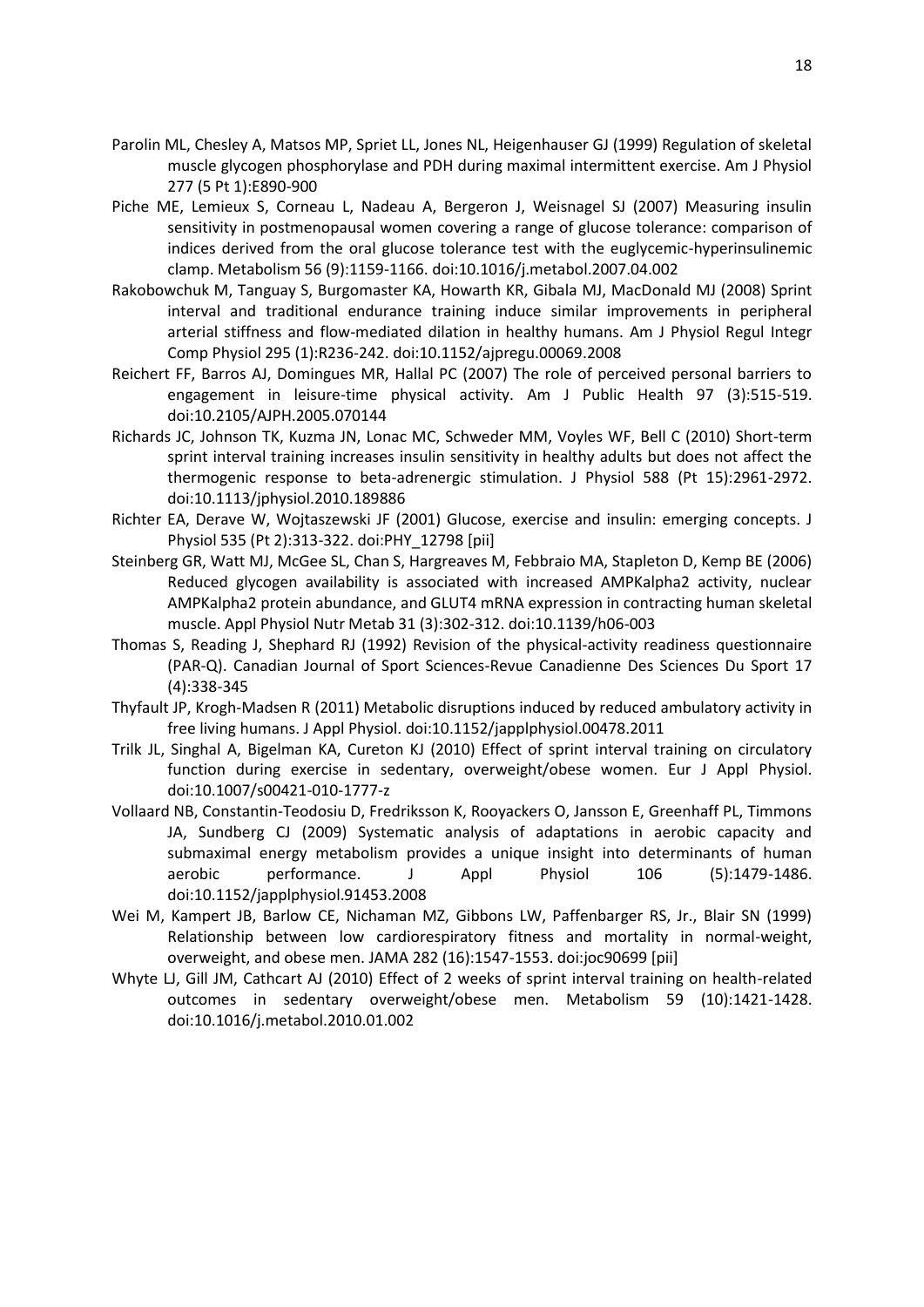#### **Table 1** Subject Characteristics

|             |                 | <b>Training</b> | Control         |                 |  |  |
|-------------|-----------------|-----------------|-----------------|-----------------|--|--|
|             | Male $(n=7)$    | Female (n=8)    | Male $(n=6)$    | Female (n=8)    |  |  |
| Age $(y)$   | $26+3$          | $24+3$          | 19±1            | $21 + 1$        |  |  |
| Height (m)  | $1.74 \pm 0.02$ | $1.62 + 0.02$   | $1.78 \pm 0.03$ | $1.65 \pm 0.03$ |  |  |
| Weight (kg) | 73.7±6.0        | $59.7+2.7$      | $80.5 + 6.6$    | $60.8 \pm 5.3$  |  |  |
| SBP (mm Hg) | $126+4$         | $118+3$         | $126 + 4$       | $120+4$         |  |  |
| DBP (mm Hg) | $74\pm3$        | $74\pm3$        | $71\pm3$        | $73\pm3$        |  |  |

*SBP: systolic blood pressure; DBP diastolic blood pressure*

*Data shown are mean ± SEM*

Table 2 Effects of REHIT on BMI, VO<sub>2</sub>peak, and glucose and insulin AUC

|                                                       | Male                 |                  |                |                | Female         |                  |                |                |
|-------------------------------------------------------|----------------------|------------------|----------------|----------------|----------------|------------------|----------------|----------------|
|                                                       | $REHIT(n=7)$         |                  | Control (n=6)  |                | $REHIT(n=8)$   |                  | Control (n=8)  |                |
|                                                       | <b>Pre</b>           | Post             | Pre            | Post           | Pre            | <b>Post</b>      | Pre            | Post           |
| BMI ( $kg·m-2$ )                                      | $24.4 \pm 1.9$       | $24.0 \pm 1.7$   | $25.2 \pm 1.6$ | $25.3 \pm 1.6$ | $22.7 \pm 1.1$ | $22.8 \pm 1.3$   | $22.3 \pm 1.4$ | $22.3 \pm 1.4$ |
| $VO_2$ peak (ml·kg <sup>-1</sup> ·min <sup>-1</sup> ) | $36.3 \pm 2.2$       | $41.6 \pm 1.5$ * | $38.0 + 2.7$   | $38.0 \pm 2.3$ | $32.5 \pm 1.5$ | $36.4 \pm 1.3$ * | $32.9 \pm 2.1$ | $31.6 \pm 2.1$ |
| Glucose AUC (mmol-min-I <sup>-1</sup> )               | 789±65               | $695 + 53$       | 762±41         | $801 + 55$     | $671 \pm 67$   | $712+76$ ^       | 748±108        | $850+93$ ^     |
| Insulin AUC (mU $\cdot$ min $\cdot$ I <sup>-1)</sup>  | 11713±1829 7147±1152 |                  | 8728±1914      | 9944±2089      | 7399±1393      | 8599±1728        | 6734±1427      | 7970±1477      |

Note: Male training group VO<sub>2</sub>peak data is shown for n=5 and female training VO<sub>2</sub>peak is shown for n=6 due to

*technical problems during the pre-training tests.*

*Data shown are mean ± SEM*

*\*: P<0.01 for the group × time interaction effect*

*^: P<0.05 for the main effect of time in women*